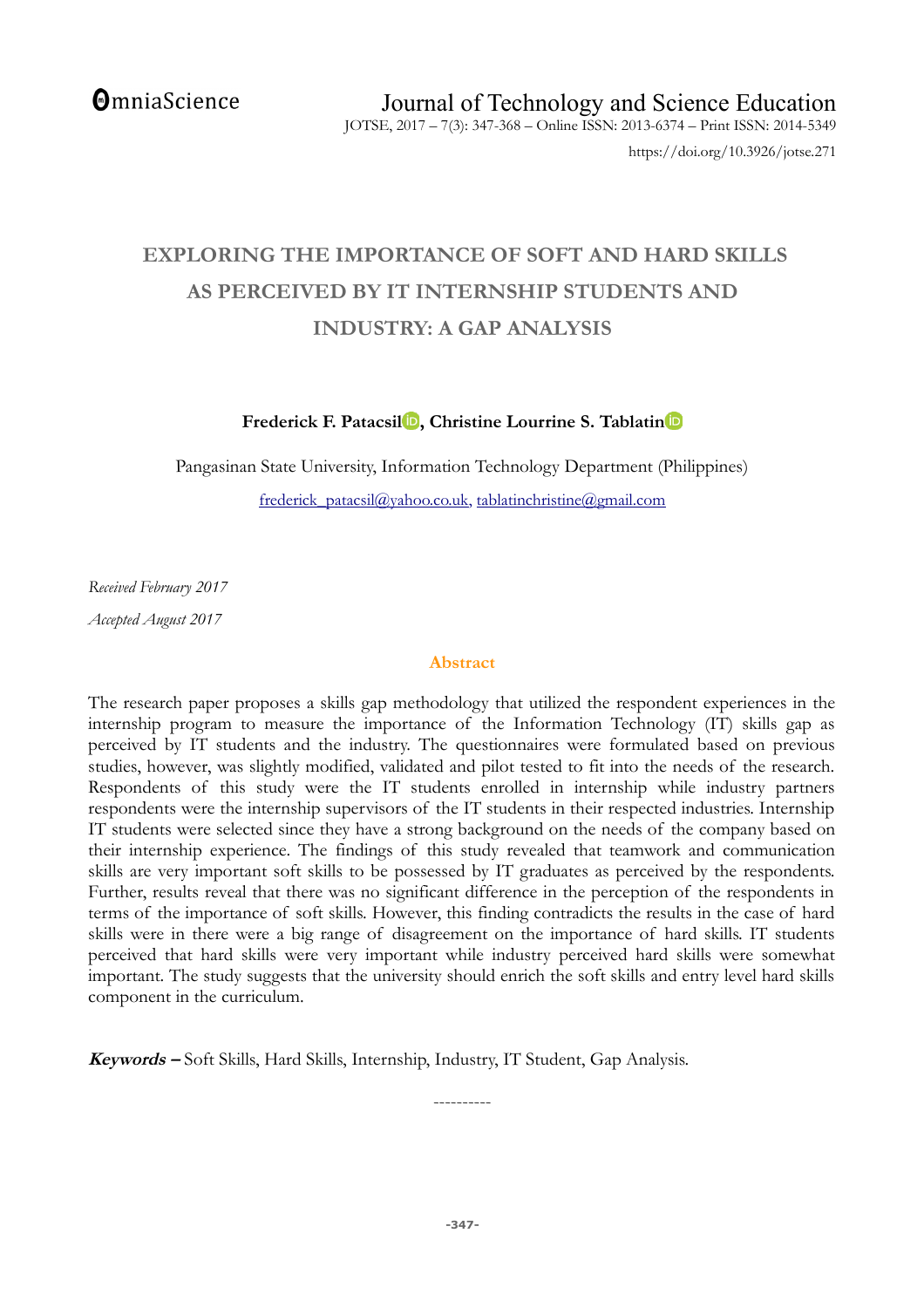### **1. Introduction**

The role of Information Technology (IT) professionals in the industries and organizations has expanded much over the past years. From basic encoding of business transactions and generation of reports, IT has stretched on to becoming an important means for software and application development, network engineering and maintenance, and more recently, call centers, medical and legal transcription, animation, and various forms of business process outsourcing. In short, it is widely applicable in all sectors of industry (Sipin, Lloyd & Malabanan 2014). IT is another evolving high-skills field that needs qualified workers to keep pace with its ongoing change. According to CompTIA, "more than 15 million businesses rate the aggregate skill levels of their IT staff as less than optimal, and 93 percent of employers indicate that there is an overall skills gap among employees" (American Society for Training and Development, 2012).

In a world where IT knowledge and skills are critical elements for nations to prosper and compete, primacy is placed on the quality and relevance of education and how to ensure that graduates have sufficient knowledge, skills, attitudes, and values to meet the demands of the industries. The changing nature of work environments, the emergence of technology-driven processes, and the diversified needs of clientele are the emerging challenges of Higher Education Institutions (HEIs) in order to meet the demand for employable graduates (Same Inanotech, 2014). Moreover, Silicon Valley-trained Filipino software gurus said that "only 10 percent of information technology or computer science graduates are hireable" – a reflection of the sorry state of the country's IT education. In 2011, the country produced 70,000 graduates of computer science, IT and related courses. From this figure, only 0.25 percent meet the needs of the global industries and this can be reversed given the number of potential talents that the country can have (Cuevas-Miel, 2012). Thus, becoming a critical concern for universities and colleges. This is an indication that Higher Education Institutions are challenged to equip their graduates with more than just academic skills (Singh & Singh, 2008). Nevertheless, graduates are expected to develop personal skills, qualities, and experiences that will enable them to compete in the labor market (Alsafadi & Abunafesa, 2012).

Skills gap is a major issue in the Philippines. In the Asian Development Outlook 2016, it was found that Filipino college graduates took about a year to find a work while high school graduates fared even worse, taking up to three years to do so. A main reason for the skills gap is that many of the graduates are not equipped with industry-relevant skills, especially in industries related to science and technology. Both public and private schools are facing challenges in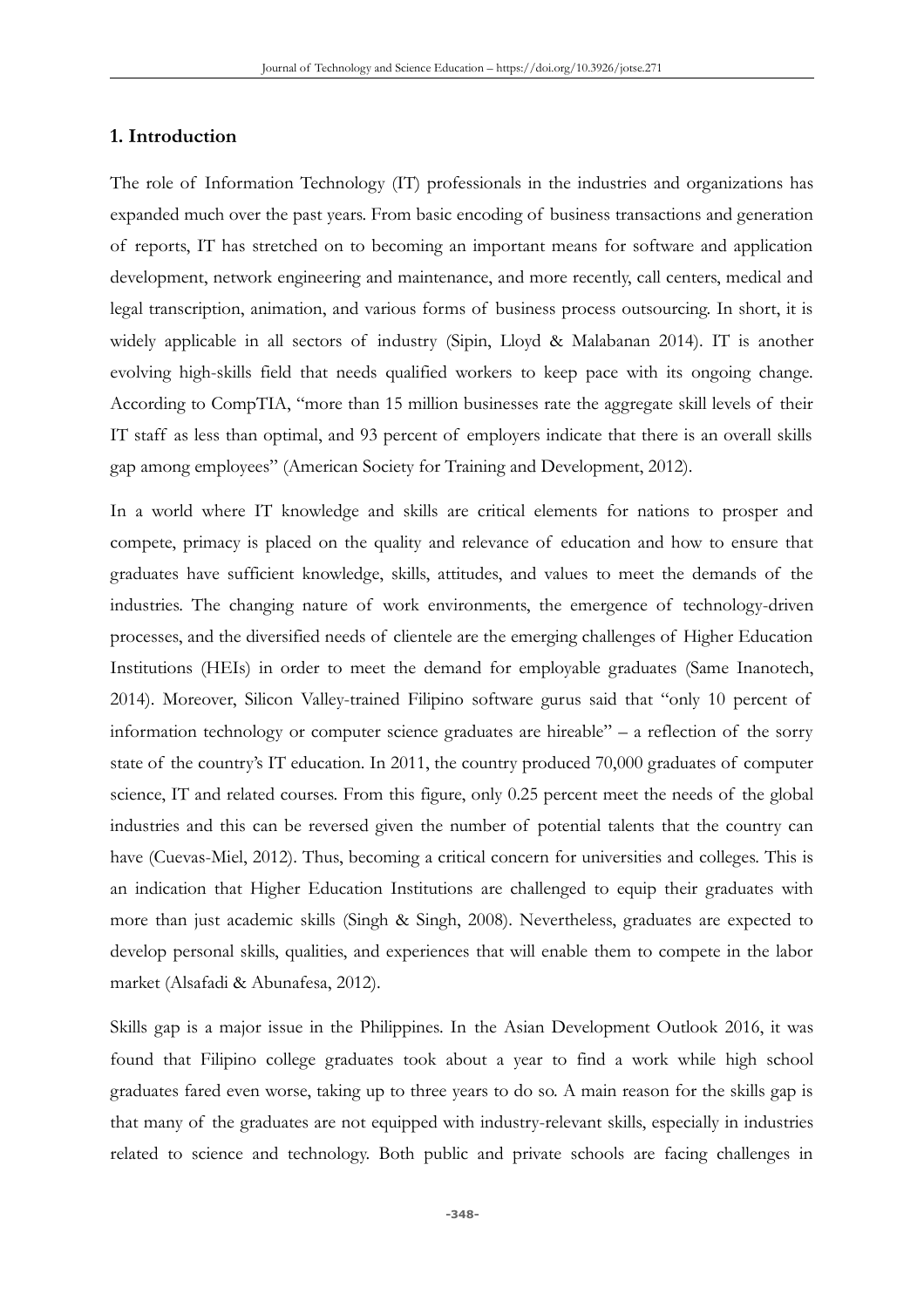producing graduates who can meet industry demands (Song & Tang, 2016). Among the basic skills gap problems faced are seen throughout the economy: underdeveloped state of skills training system in the public schools, outdated curriculum, insufficient dialogue and coordination amongst the stakeholders regarding skills needs and training, inadequate accreditation of training programs, and scant avenues for re-skilling. The Commission on Higher Education (CHED) came out with an intervention. To address this gap problem an On the Job Training (OJT) or internship program to fill in the gap between academic acquired skills and practical skills knowledge needed by the industry. Policies and standard are adopted by the commission to rationalization of Information Technology Education (ITE) in the country and keep pace with the demands of global competitiveness. In the policies and standard, internship is included and expanded as a requirement for the BSIT and BSIS programs which aims was to give students the chance and opportunity to immerse the IT industries. Through the internship program, students will have the chance to apply the skills, knowledge and attitude learned in the school and at the same time the opportunity to experience the corporate environment.

In addition, through internship, students are given the opportunity to observe and apply the best practice the best trade to self-generate the skills necessary for this occupation (Sides & Mrvica, 2007). Since, the internship program is an academic activity often as a good venue to analyze the gap between the skills learned from the school and the industries can use as a baseline in enhancing the IT curriculum and improving the delivery of instruction.

In that context, this research examined the importance of soft and hard skills as perceived by the industry partners and IT students. Further, to considered possible solutions for bridging the perceived skill gap. Specifically, it answers the following:

- To determine the most important employable soft and hard skills as perceived by the industry partners and IT intership students;
- To determine if there are differences in the importance of various employable skills as perceived by the industry partners and IT intership students; and
- To recommend possible solutions to bridge the skill gap.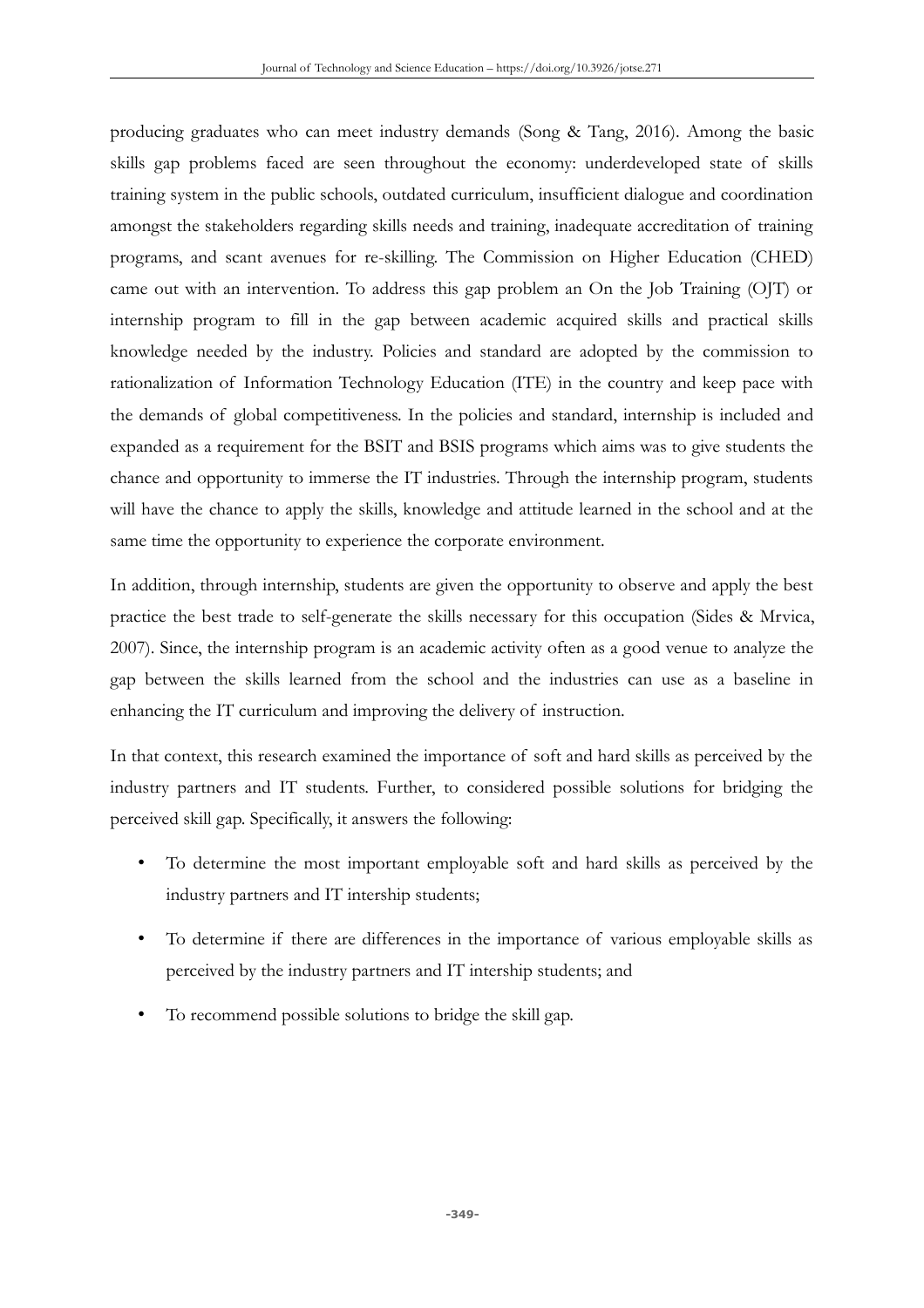# **2. Related Literature and Studies**

"Skills refer to the level of performance of an individual on a particular task or the capability to perform a job well which can be divided into technical elements and behavioral elements" (Noe, Hollenbeck & Gerhart, 2015). Technical elements measure "HARD" technical skills while the communication elements measure "soft" skills which include the attitudes and approaches applicants take to their work, such as the ability to collaborate on team projects (Daud, Abidin, Sapuan & Rajadurai, 2012). Skills gap is defined "as the difference between the markets need (demand) and the current skills supplied by local education institutes (supply)" (Alsafadi & Abunafesa, 2012). In this context, students should be aware of the needs and relate their abilities to be able them to meet the requirement of their future by employers (Yorke & Harvey, 2002). If students do not see the need and the importance of IT skills, the likelihood of higher education institutions managing to convince students to instill the desired competencies will be difficult (Coll, Zegward & Hodges, 2002).

Parsons trait and factor theory operate under the premise that it is possible to measure both individual skills, talents and the attributes required in particular jobs. It also assumes that people may be matched to an occupation that will fit into them. Therefore, if the ability of the individual suited to the job, they will perform best and their productivity will be at the highest (Careersnz, 2016). In addition, Barnard, Veldhuis & Van Rooij (2001) job-matching theory claims that the foremost goal of education is to prepare the instilling graduate appropriate skills for the tasks they will go to perform in their future jobs. The theory asserts that a mismatch between the required skills and the skills a graduate actually possesses has a significant contribution in their productivity, wages and probability get a job. Therefore, the skills required by employers must be equivalent with the skills of the graduates. The challenge therefore is to enable students realize how importance generic competencies, how these aligned skills improve their employment opportunities in a highly competitive market and that they should take ownership of these (Maher & Graves, 2008).

National Workforce Center for Emerging Technologies (NWCET) identified IT career clusters that have been broadly adopted by industry, education, and government policymakers as a standard framework for classifying IT jobs and careers and for quantifying their supply and demand. The cluster is presented in the IT skills Pyramid as shown in Figure 1.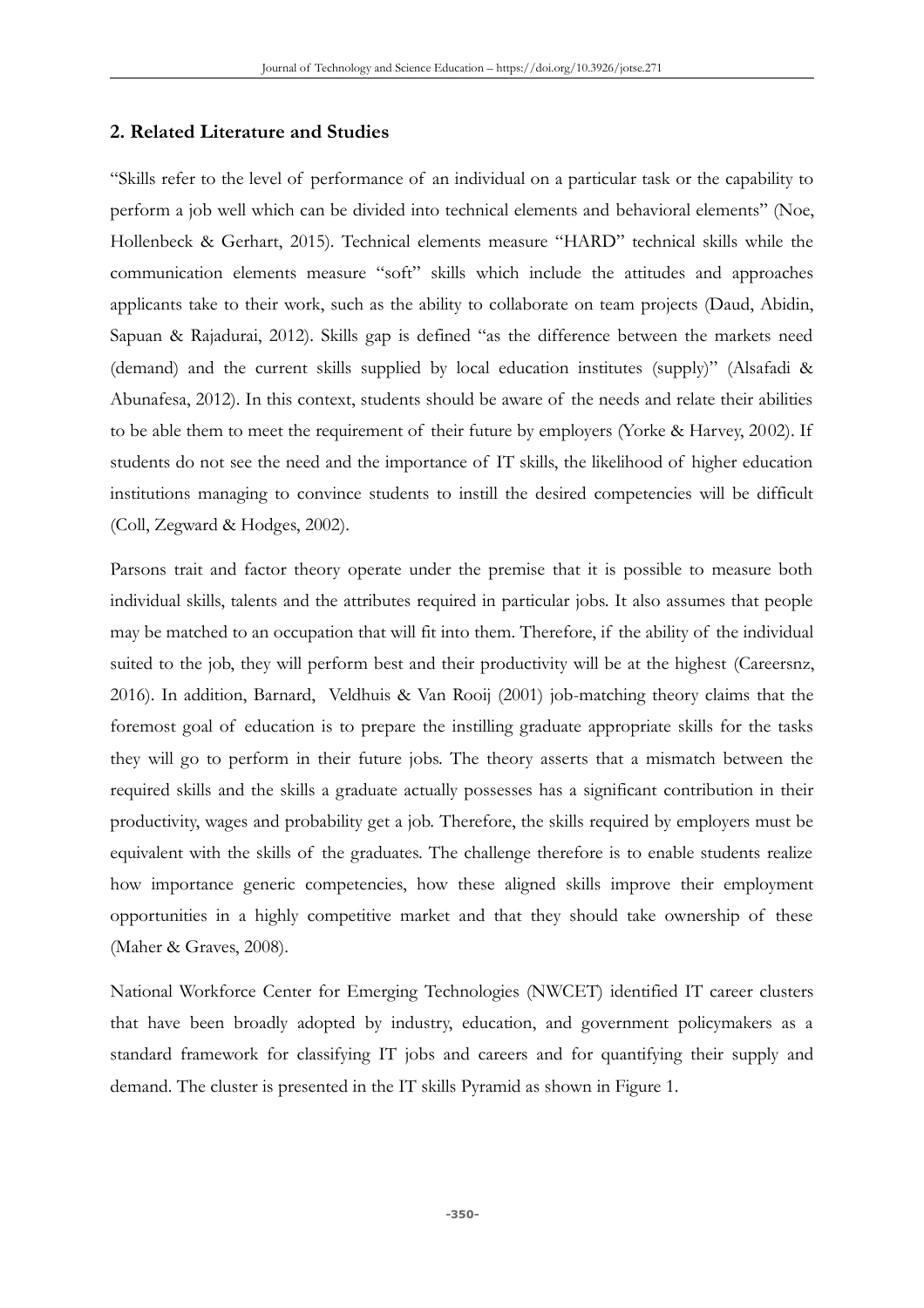

Figure 1. The IT Skills Pyramid

The three-tiered pyramid depicts IT skill standards in 3 broad IT skill categories: foundation and employability skills, common technical skills, and industry-specific technical skills and organizational knowledge.

Tier 1 is the set of foundational and employability skills, knowledge, and abilities that are required to all information worker employees. These are the universal skills—problem solving, team skills, and flexibility—that are needed to apply technical knowledge and tools effectively.

Tier 2 is the set of technical skills, knowledge, and abilities common to all IT positions within an IT career cluster.

Tier 3 is the set of industry-specific technical skills, knowledge, and abilities that are unique to individual clusters and that are the most susceptible to change.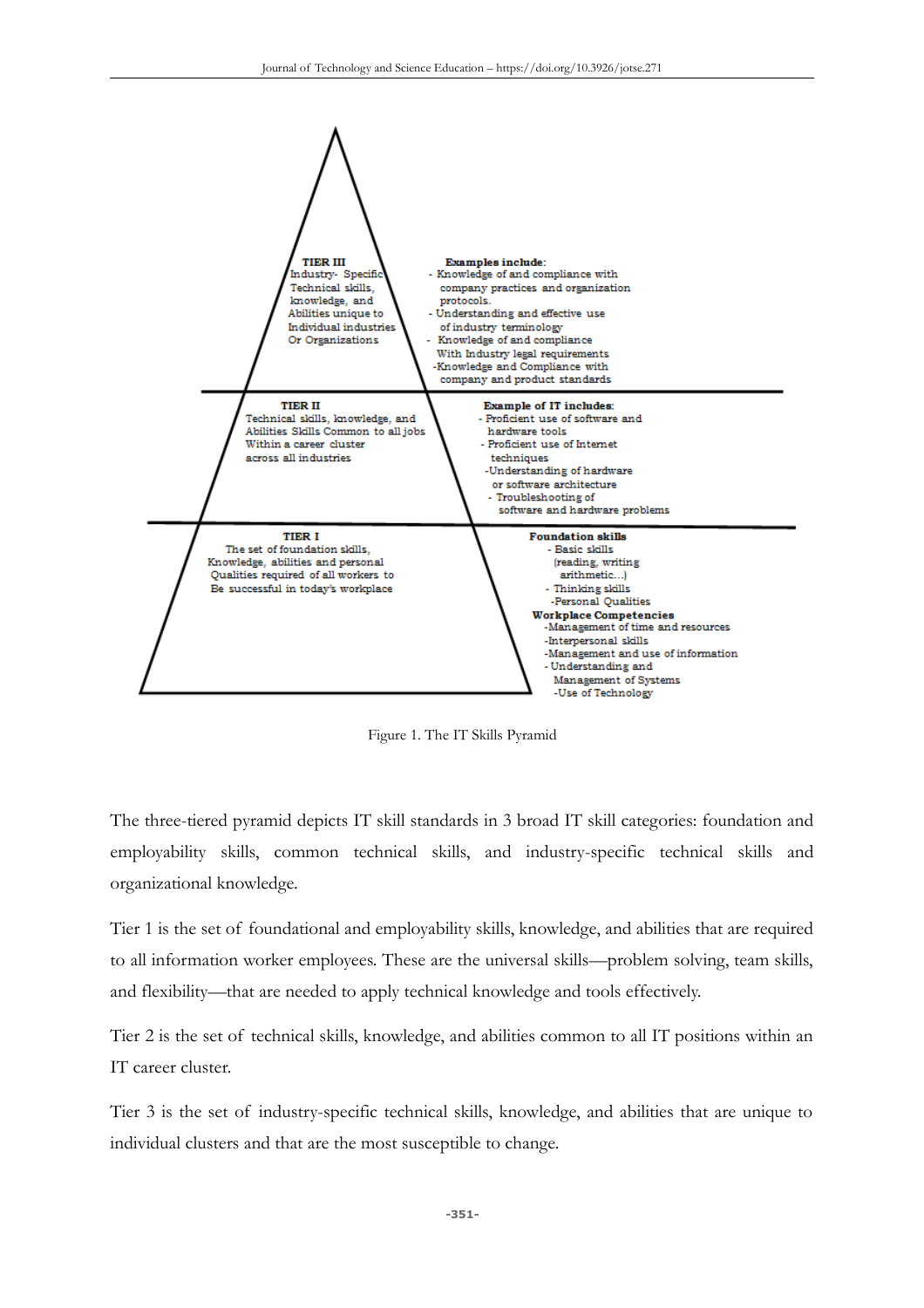This study focuses on the tier 1 and tier 2 since both are employability skills and general requirements associated with the function or task required for a new IT graduate. Input from industry clearly shows that without solid mastery of this employability skills, a graduate cannot succeed in the highly competitive work environment. In addition, employers often say that "technical skills are attributes that may land graduate to a job, but foundation skills make them a valued employee and significantly increase their career advancement".

#### **2.1. Skill gaps input to curriculum enhancement**

The development of an individual's knowledge, skills, and attitudes is not just the sole responsibility of the academic community; nevertheless, it is a join responsibility of the students, school and industry.

In a congruent study conducted by Radermacher, Walia and Knudson (2014) which intended to assist educators in identifying areas where students may not measure up the expectations of industry companies and in improving the curriculum at their universities to better prepare them for their future careers. In this study, the respondents were asked questions about what particular skills where recent graduates frequently struggled when they started their employment at their companies and which particular skill deficiencies might prevent a recent graduate from being hired.

The study of Scott, Alger, Pequeno and Sessions (2002) revealed that there was alignment between the importance rating of industry and the skills of students in some areas. Although there are correlation exists on the specific skills that industry requires and those which students possess, however, there are knowledge of certain technical and technological skills that are still lacking from the formal Information System (IS) curriculum.

Shariff, Kayat and Abidin (2014) and McMurtrey, Downey, Zeltmann and Friedman (2008) shown that their findings were used to assist the academic institutions in the process of designing the curriculum as to meet the industry needs and suggest that revision should be consulted and participated by industry partners. Another study conducted by Zaharim, Omar, Basri and ISA (2009) utilized the outcomes of their study to revise guideline for the engineering education curricula of Malaysian Institutions of Higher Learning. In all of these studies, both the academic community and industry partners play important roles in providing needed information about skill gaps in the key industrial work areas. To achieve this, it needs to establish mechanisms for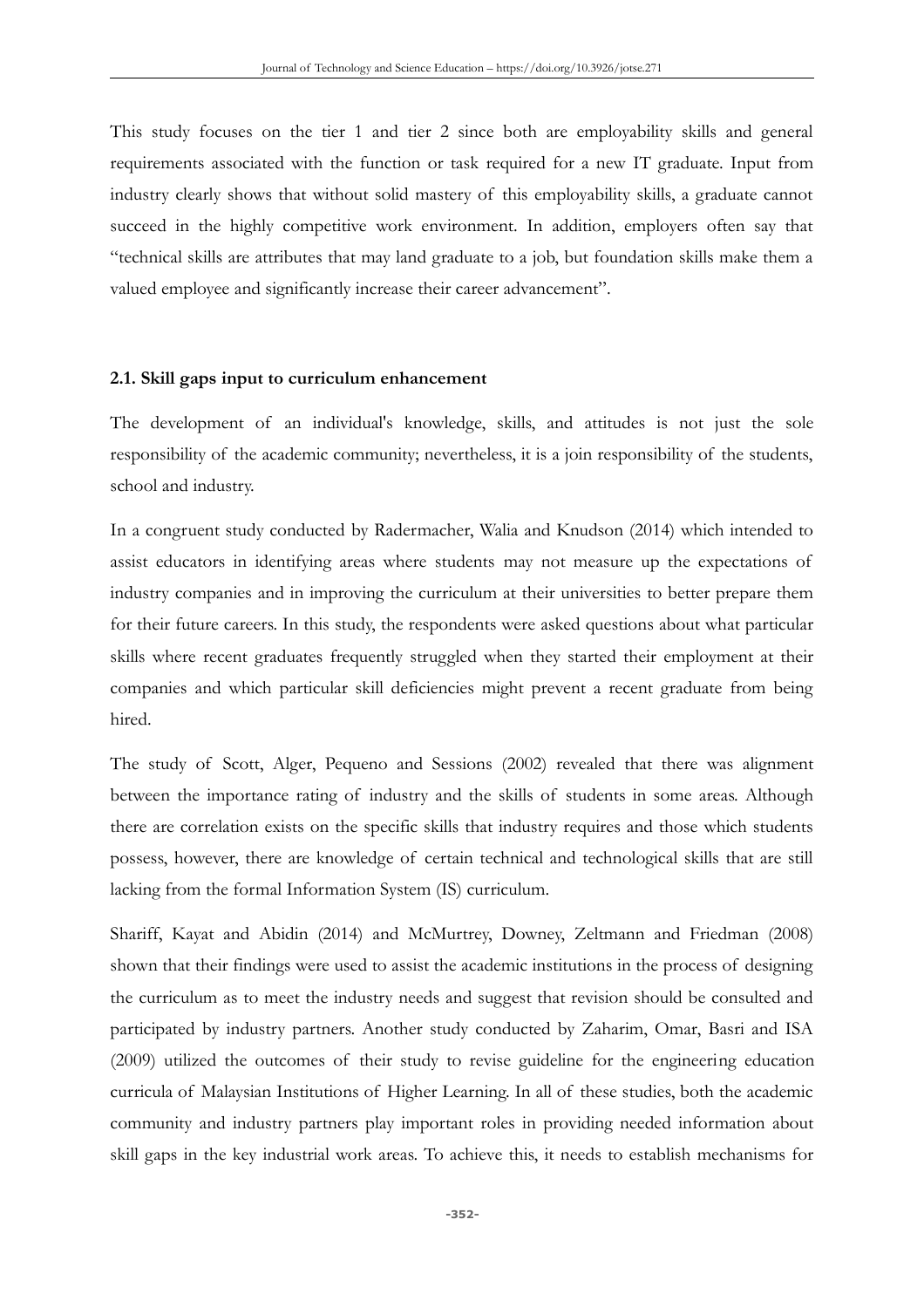active, structured and meaningful consultation with industry partners on a regular basis through OJT or Internship. The researchers believe that this research will surely provide academic community and the industry with more knowledge to obtain more effective collaboration so that it will be helpful to both academic ad industry.

## **2.2. Soft Skills**

Several researchers investigated numerous ways in which recently graduated students struggle when they started their first jobs. There are 10 commonly noted soft skills related to jobs in the fields of business and computer technology were communications, critical and decision-making, interpersonal, negotiation, problem solving, self-confidence, self-management, teamwork and worth ethics (Williams, 2015; Singh & Singh, 2008; Pritchard, 2013; Robles, 2012; Bringula, Balcoba & Basa, 2016; Ajzen, 1991). A study conducted by Williams (2015) directly affects positive social change of college students by enhancing the quality of soft skills for their future employees. The study revealed that key soft skills communication skills were the most relevant, and the skills most students needed to improve. Although other skills–negotiation and critical thinking skills–needed improvement, they were not as crucial at the entry-level status suitable for the community college students. In addition, a professional development training program where proposed to help students enhance their soft skills before entering their future careers. Another study by Radermacher et al. (2014) indicated that recent graduates struggle communicating with co-workers and customers. Therefore, their study proposed that that the academic community should make sure that students will have effective problem solving and effective communication skills.

Noll and Wilkins (2002) utilized a survey instrument asking respondents to rate the importance of each knowledge/skill areas from each of the staffing groups. The results show that IS knowledge relating to the entire organization and overall business knowledge is important, however the so-called 'soft skills' such as teamwork and collaboration, planning and leading projects, presentation delivery, and writing skills will be critical for success in the IS profession.

In addition, the results of the study show that there is a need to enhance the quality of soft skills for future employees who enter the local workforce and soft skills are perceived by students and employers as relevant employability skills (Ajzen, 1991; Singh & Singh, 2008; Robles, 2012; Pritchard, 2013; Goswami, 2013; Williams, 2015; Bringula, Balcoba & Basa, 2016). These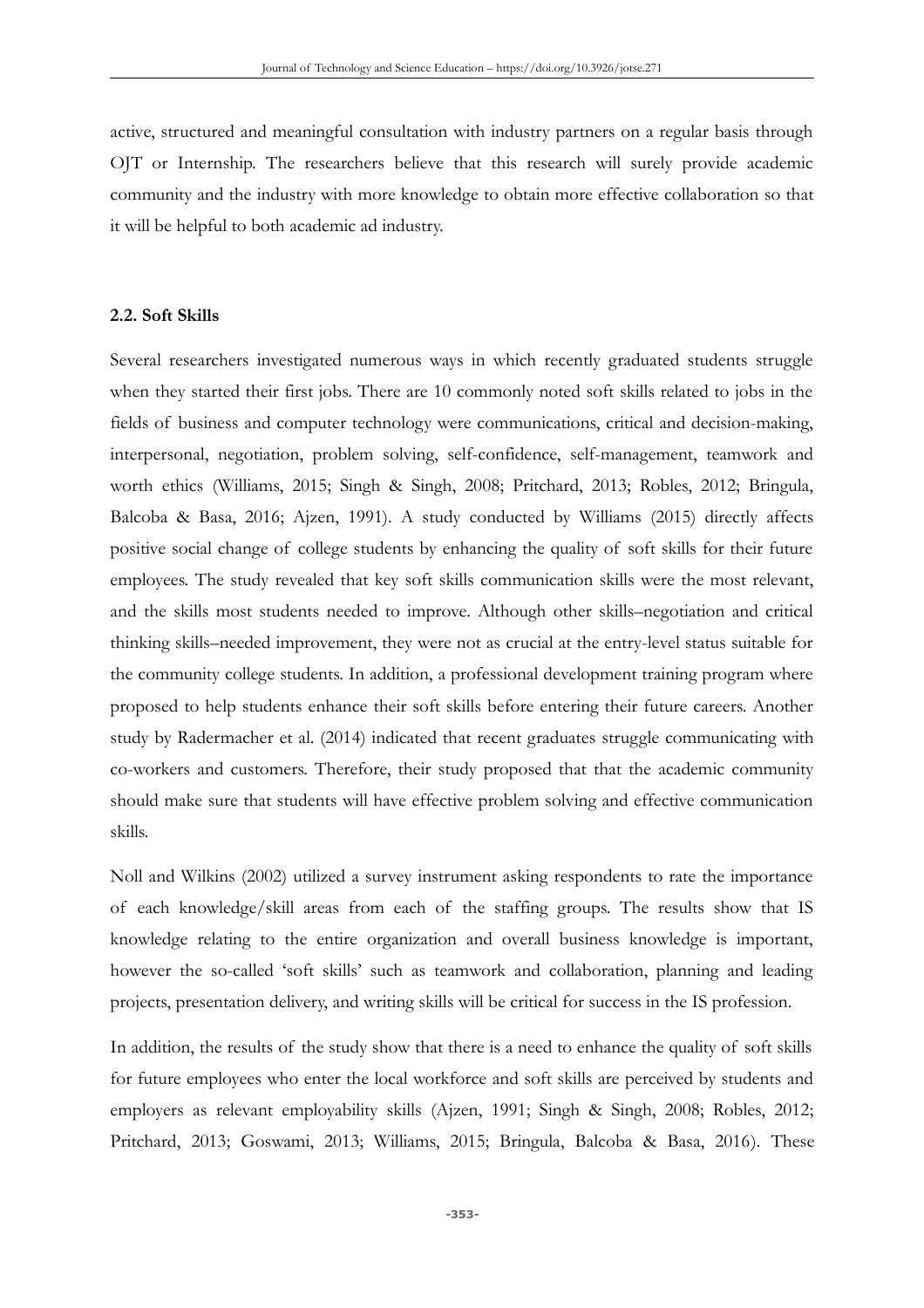previous studies bring to light the importance of soft skills for professional growth and technical skills alone are not sufficient for success in the IT profession - soft skills like communication, problem solving, and teamwork are increasingly important.

The study consequently tried to confirm whether academic acquire soft skills of our students need to be enhanced based on the performance of IT students as observed by their intership supervisors. Likewise, the results of this investigation will try to prove that, overall, IT students and industry partners viewed soft skills equally important as technical skills for the successful integration of entry-level employees. In addition, the study tried to determine the most important soft skill an IT graduate should possess using different research respondents, culture, industry and the venue including the difference in the results as compared to the previous studies.

#### **2.3. Hard Skills**

These skills are used as a basis for the development of educational curriculum, future profiling of jobs and the technical functions that the industry desire most (Kennedy, 2016). Information Technology (IT) may be the most challenging program in terms of skill gaps due to the fast pace of change in terms of hardware and software development. Nevertheless, according to Pritchard (2013) entry-level skills if posses by the student can provide long-term careers. It is important to note that very few ICT occupations are "low skill" and that the entry point for ICT career lattices is considerably higher than that in other program. According to Work2future Skills Gap Analysis (2013) entry-level ICT occupations are computer operators, Computer User Support Specialists, Computer Network Support Specialists, Network and Computer Systems Administrators, Computer Systems Analysts and Database Administrators. The study further suggests that educational institutions should focus on strengthening the skills of their students in these areas. An empirical investigation conducted by Medlin, Schneberger and Hunsinger (2007) tries to determine IT students view on the IT technical skills necessary to be a successful IT professional and how well their perceptions match those IT technical skills actually sought in IT online job advertisements. The result of their study finds several gaps that exist between student perceptions of the skills they need versus the actual IT skills employers are advertising.

This study utilized the concept of entry level hard skills as discussed by NWCET and ICT occupations "low skill" of Work2future Skills and the following technical skills are knowledge of standard software applications, knowledge of programming languages, the ability to design user-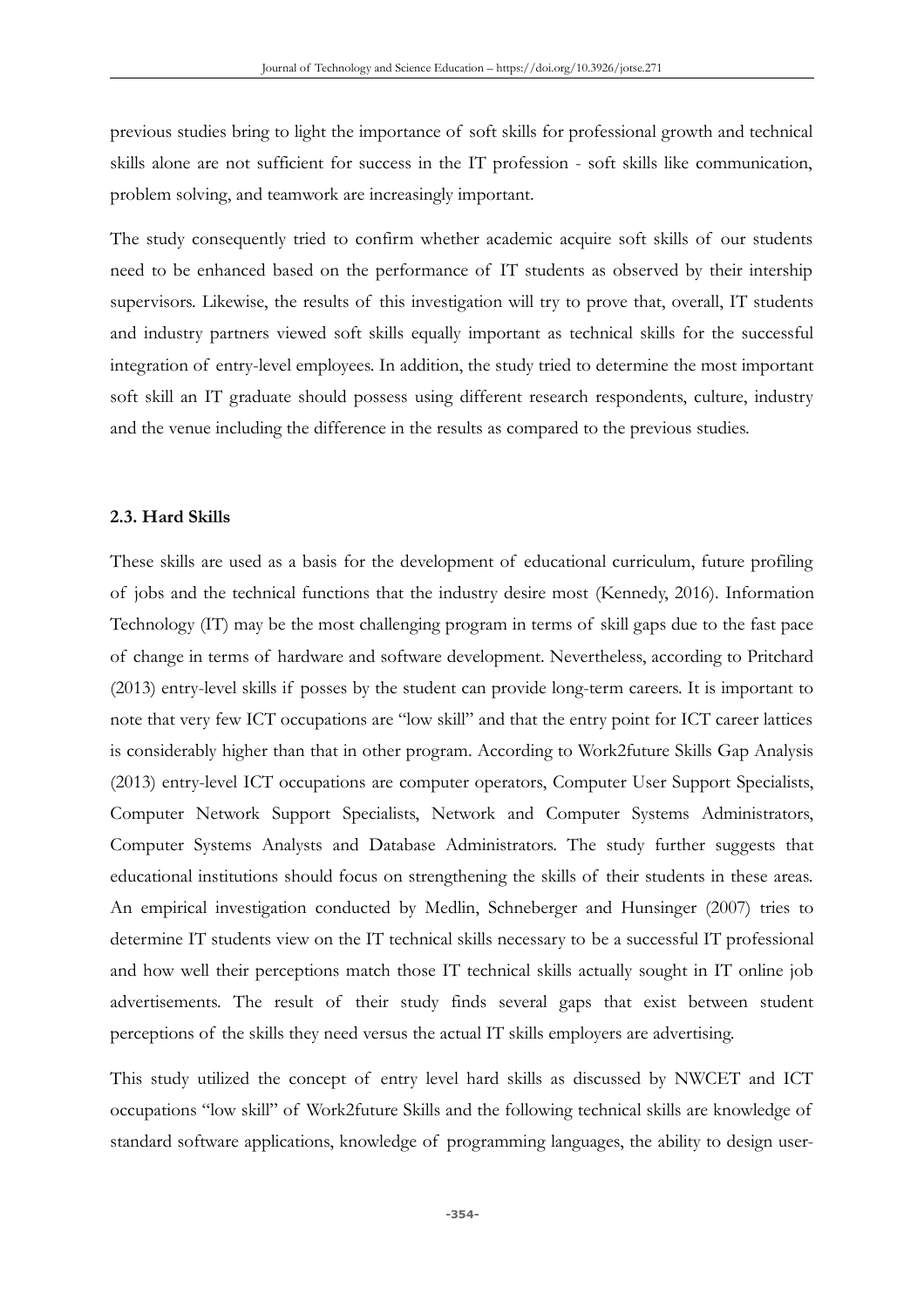friendly graphical interfaces, knowledge of database, knowledge of networking, and knowledge of computer hardware. These technical skill keywords were listed and rank by the employee as very important ICT entry level skills. Further, the same six groups of technical skills were used in the survey of student perceptions of skill demands used in searching job listings.

The study was conducted for the following reasons which is important to both our industry partners and to the academic communities. IT technology is rapidly developing overnight and there should be a continuous process to determine the desirable skills of future IT professionals. Furthermore, this study concentrates solely on the required skills and their importance as perceived by our industry partners and as observed by IT intership students.

The study identifies the skills in which industry recognized as very important skills that our future graduates should possess and the university should address immediately.

## **2.4. Conceptual Framework**

The framework implies that IT students will utilize their academic acquired skills through an internship program while industry will provide the venue where IT students can apply their skills in an actual work environment. Figure 2 presents the conceptual framework of the study.



Figure 2. The conceptual framework of the study

Students will now observe the importance of their skills based on the actual work task / function at the same time internship supervisor observe and evaluate the performance of the students based on their skills. In addition, the interaction between a student and industry supervisor in an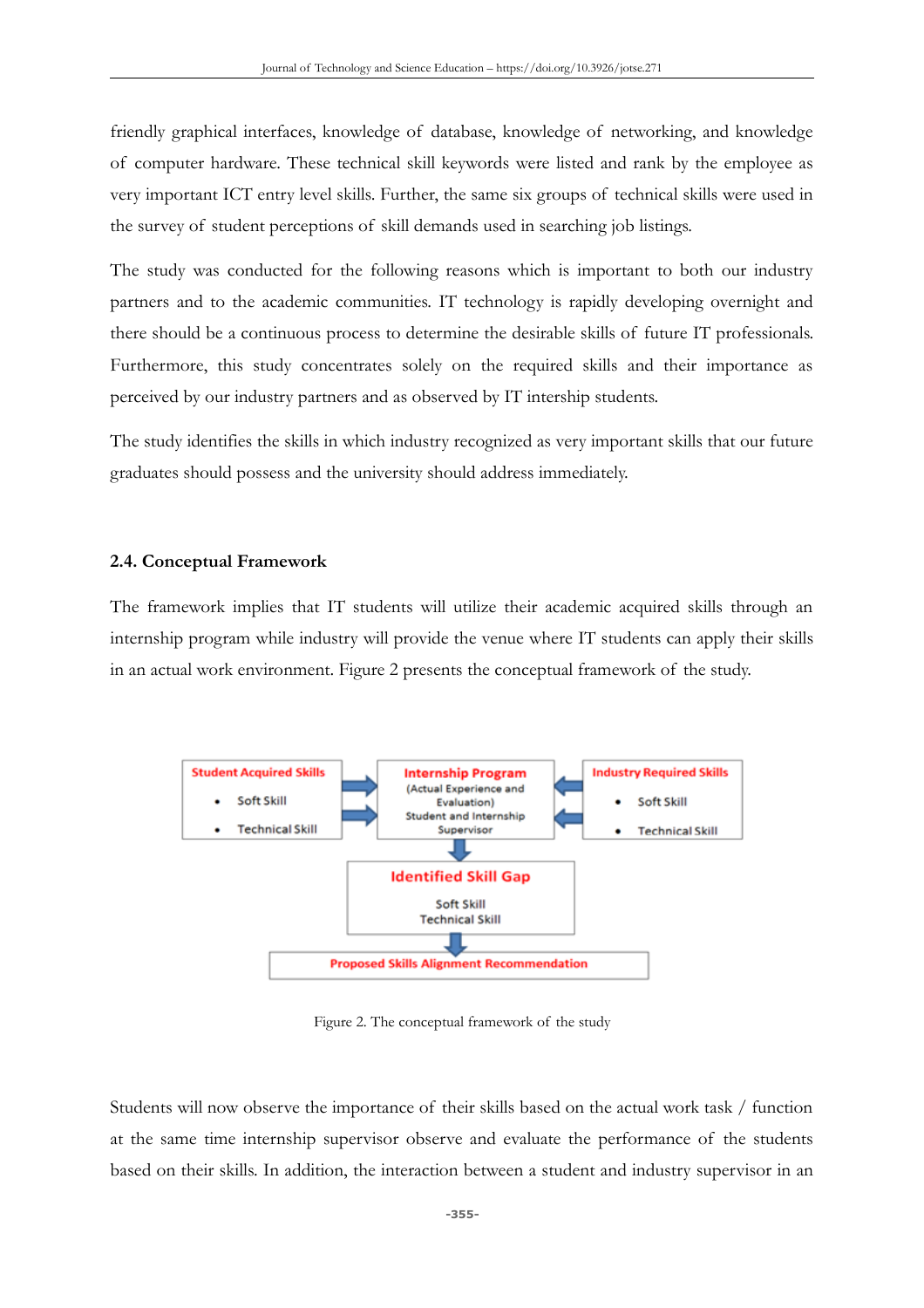internship program allows the student to perceive the importance of these skills through the exchange their knowledge and ideas. Thus, the internship program is a good avenue to observe the importance of the academic acquired skills as compared to the actual skill needs by the industries. The result of the study will be used as input in the enhancement of IT curriculum to bridge in the skill gap.

### **3. Methodology**

This study was descriptive research in nature. A descriptive survey was designed and utilized to examine the important skills needed as perceived by the industry and academic acquire skills by IT internship students.

#### **3.1. Instrument**

A survey- questionnaire was developed based on surveys by other researchers (Williams, 2015; Singh & Singh, 2008); Pritchard, 2013; Robles, 2012; Bringula et al., 2016; Ajzen, 1991) and was modified by the researchers to include some additional items. The survey questionnaire is composed of two parts. Part 1 focuses on the profile of company respondents which includes type of company, number of employees, and services provided. The second part was aligned to ask the respondents to rate the perceived level of importance of soft skills and technical skills in their assigned industry/company. The items used a five-point Likert type scale to measure a respondent's degree of agreement or disagreement with the statements  $(1 = "Least Important"$ and  $5 =$  "Very Important"). The instrument was validated in terms of its content and reliability by ten (10) people, which include IT faculty members, industry partners and university OJT coordinators. The result of the reliability test shows a good internal consistency reliability in terms of Cronbach's alpha value of 0.833 (Andale, 2017). In addition, comments and suggestions were incorporated in the survey instrument. The instrument that was revised and pilot-tested using undergraduate level IT students who were not included in the actual survey, to eliminate survey question ambiguity and improve instrument reliability. The survey questionnaire was modified based on the results and feedback from the pilot study.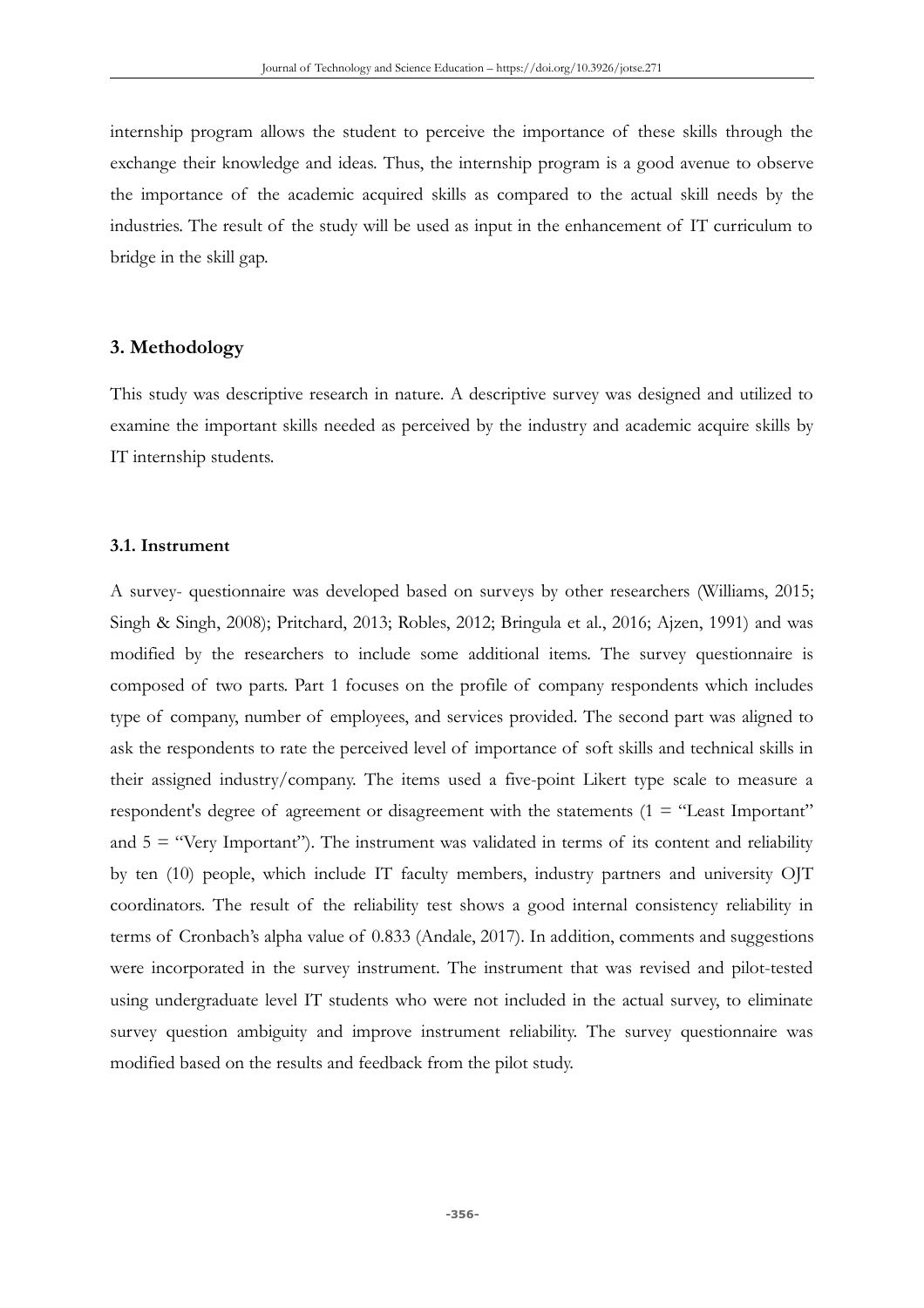#### **3.2. Population**

Purposive sample techniques using total population sampling was employed to identify the respondents of the study. Only IT students who were enrolled internship course and almost to finish their internship program were included while industry partners respondents were the supervisors of the IT students in their respective units. Internship IT students were selected since they have a strong background on the needs of the company based on their internship experience. In addition, supervisors of these IT students from their internship industry were also asked to determine their the IT skill needs based on the company needs and observations.

The survey questionnaire that covers the profile of the company, soft and hard skills were distributed to 4th IT students undertaking internship and their respective industry supervisors.

#### **3.3. Limitations of the study**

There are several limitations with the current study, thus the results should be cautiously generalizable since the study was conducted with only one group of undergraduate 4th year IT college students enrolled in the internship course at Pangasinan State University and their corresponding industry internship supervisors. Furthermore, only industry partners located nearby and within the province where the university is located is included as respondents, so it did not represent all of the different industry. In addition, only 78 IT students and 56 industry respondents were included in the study in which only 46 survey questionnaires were included as part of the data set. Due to the narrow range and the use of purposive sampling, there is the possibility to put unnecessary weight on the data obtained since it was gathered in a small sample population which may cause more sensitive results.

## **3.4. Research Procedure**

Fourth year IT internship students and internship supervisor (company where IT student is going internship) were asked to rate the importance of the various items from least important at all to very important using a five point Likert scale. The survey-questionnaires were distributed to the respondents two weeks before the internship ended. IT OJT coordinator was asked and tasked to distribute the questionnaires to the respondents where they were asked to answer the survey based on the perceived skills needed by the industry. In the case of the industry skill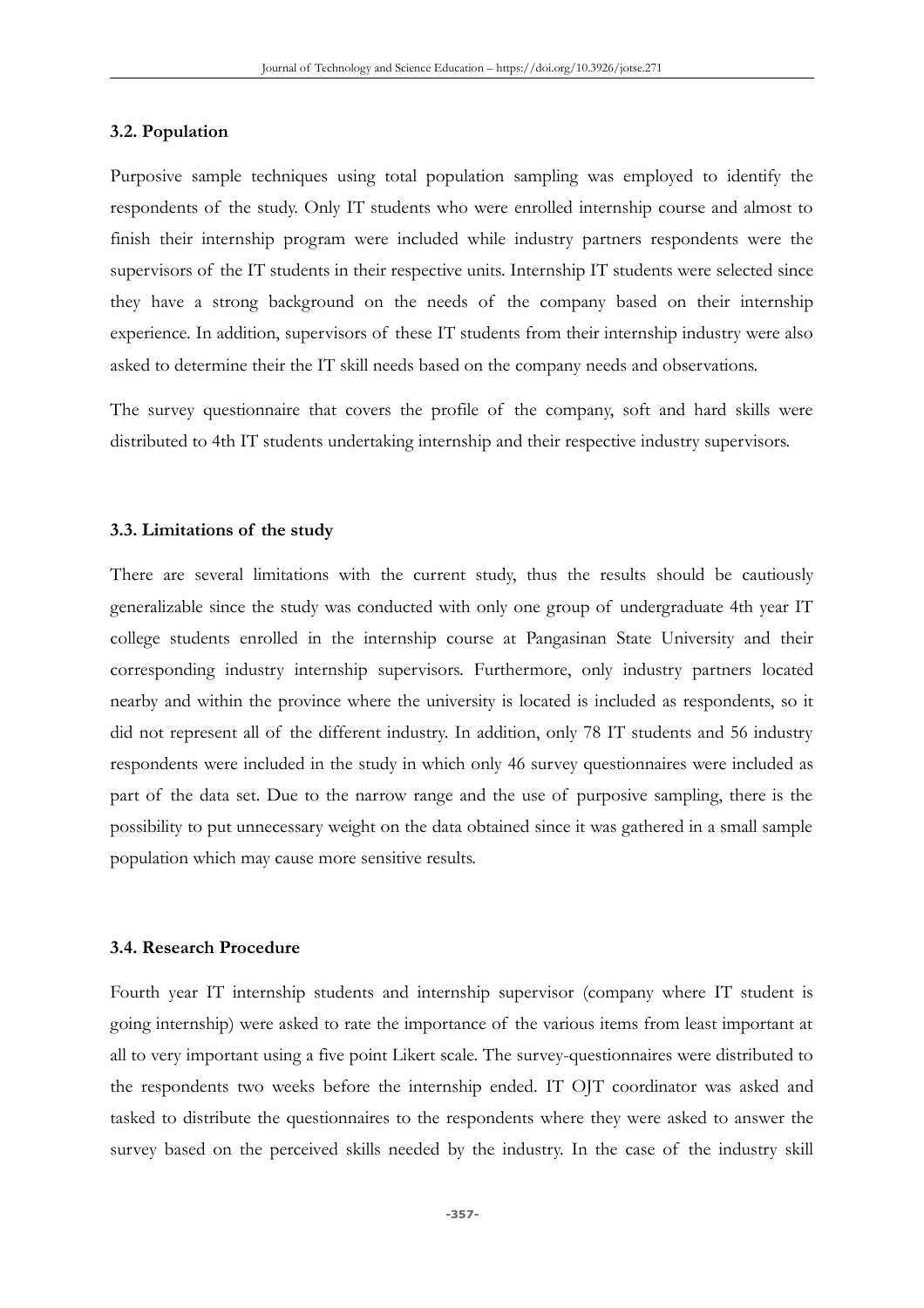needs, respondents from the industry also answered the same survey based on their actual IT skill needs.

Seventy eight (78) IT students enrolled in the internship program and 56 companies that were asked to answer the survey questionnaire, however, only 46 students and their respective company had the time to participate in the survey. The remaining 32 respondents and their survey questionnaires were not completed and some participants failed to provide some critical answers so they had to be excluded from the data analysis.

#### **3.5. Data Analysis Measures**

For the analysis, Average Weighted Mean (AWM) was utilized to determine the importance of a certain skill. The following were utilized to describe the importance of the skill based on the perception of the respondents. Table 1 presents the description and range used to interpret the results of the importance of a certain skill.

| Description                      | Range         |
|----------------------------------|---------------|
| 5 - Very important (VI)          | $4.21 - 5.00$ |
| $4$ - Important $(I)$            | $3.41 - 4.20$ |
| 3 - Somewhat Important (SI)      | $2.61 - 3.40$ |
| $2$ - Less Important (LI)        | $1.81 - 2.60$ |
| 1 - Least Important at all (NIA) | $1.00 - 1.80$ |

Table 1. Interpretation of the Results of the Importance of a Soft and Hard Skills

Furthermore, the ranking was utilized to identify the most important perceived skills and rank one (1) was considered as the most important skill. The ranking of the skills were based on their mean average where the highest mean will have the highest rank.

#### **3.6. Skills Gap Analysis**

The measure of the difference is defined as the mean average difference between the perceptions of IT students and company representative on the importance of soft and technical skills:

*Skills* 
$$
Gap = \sum_{i=1}^{n} \left[ \frac{(stuperception - iduperception)}{n} \right]
$$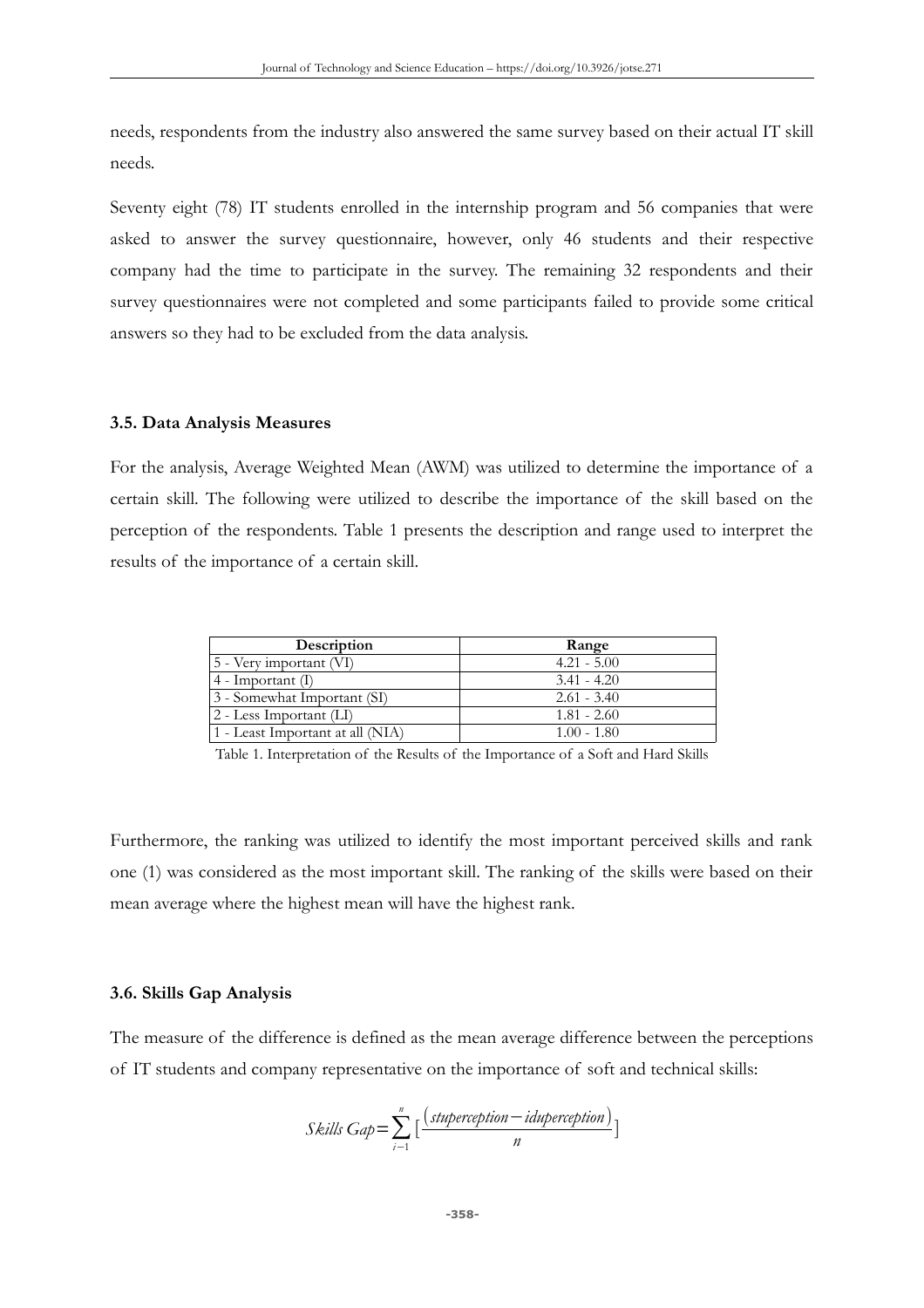Where

|               | refers to the <i>i</i> th respondents                         |
|---------------|---------------------------------------------------------------|
| N             | refers to the total number of respondents                     |
| stuperception | refers to the student perception on the importance of skills  |
| iduperception | refers to the industry perception on the importance of skills |

The bigger mean gap value depicts a more discrepancy between what is perceived by the industry and student as important skills of IT students. Furthermore, negative results indicate that industry partners give more importance to the said skills, however positive results indicate that students perceived higher important on that skill.

One way ANOVA was also utilized to determine whether there are mean differences in the response of student respondents and industry representative.

# **4. Results**

# **4.1. Company Respondents' profiles**

The findings include respondents' company type, services provided and the number of employees.

| <b>Status of Company / Industry</b> | Percent %      |
|-------------------------------------|----------------|
| Government                          | 73             |
| Semi-Government                     | 13             |
| Private                             | 14             |
| Type of Services provided           |                |
| Services                            | 57             |
| Financial                           | 9              |
| Education                           | $\overline{4}$ |
| Consulting                          | 26             |
| Utility                             | 4              |
| <b>Number of Employees</b>          |                |
| Less than 5                         | 6              |
| $6 - 10$                            | $\overline{2}$ |
| $11 - 15$                           | 8              |
| $16 - 20$                           | 22             |
| $21 - 25$                           | 11             |
| $26 - 30$                           | 7              |
| More than 30                        | $\overline{2}$ |

Table 2. The demographic profile of the company/ industry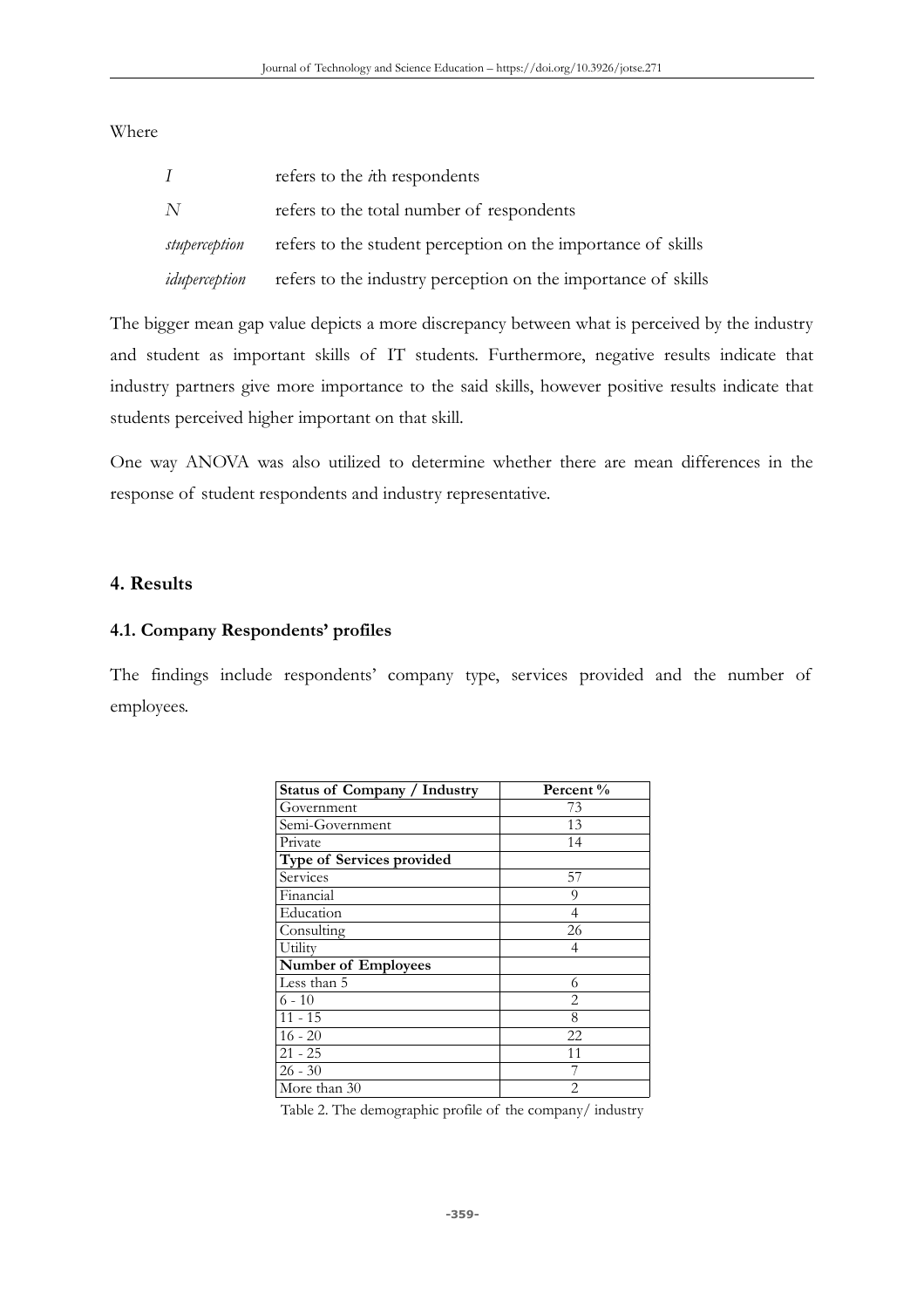Table 2 shows the percentage of respondents' profile. As reflected in the table, more than twothird of the industry partners respondents were government sector, which had the largest number of respondents (73%), while semi-private and private sector were composed of onethird or 27 of the total respondents. Furthermore, more than half (57%) of the company respondents were in line with providing client/customer services, 24% were on consulting company and the remaining were on financial institution, utility and education. In addition, more than one half of the company employed more than 15 employees. Based on the above results, industry partners were mostly government corporation or company, small to medium in terms of the size of employee and mostly focus on customer related support services. Generally, government offices provide services utilizing information technology applications to fast-track their transactions to their clients or customers as stated in their citizen charter. As a result, the majority of their front line and support services were IT graduates.

## **4.2. Soft Skill Gap Analysis**

Table 3 shows a small range of the mean difference between the perception of the group of respondents as to the importance of the selected soft skills. Furthermore, the result of on way ANOVA indicated that there is no significant difference in the perception of IT students and company representatives in terms of the importance of soft skills in the industry. However, both respondents agreed that teamwork was the most important skill and facilitating skills was the least important skill. This research has established and agree with Noll and Wilkins (2002) that teamwork skills is one of the most important soft skills that students should develop and acquire.

Additionally, together they agree soft skill is a very important skill. The findings implied that soft skills should be embedded in the IT curriculum besides this skill were as crucial as hard skill at the job entry-level status of the IT graduates. This research confirms the trend identified by Williams (2015), Singh and Singh (2008), Pritchard (2013), Robles (2012), Bringula et al. (2016) and Ajzen (1991) that soft skills are similarly important as technical skills for the successful integration of entry-level employees. Furthermore, results show the importance of soft skills as an essential for the success in the workplace as perceived by students and industry partners.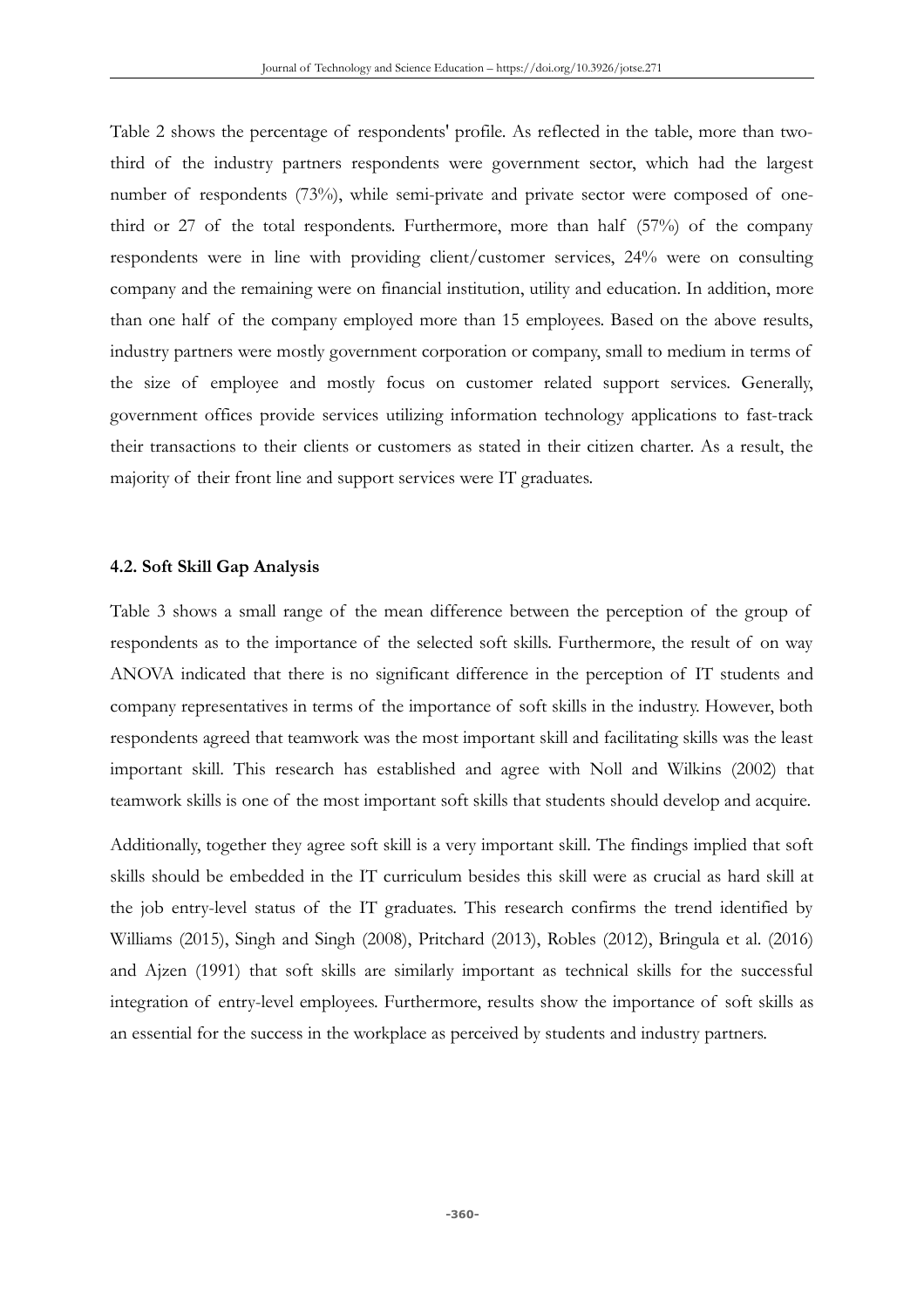| <b>Soft Skills</b>          | <b>Student Perception</b> | Description | <b>Rank According to</b> | Company          |
|-----------------------------|---------------------------|-------------|--------------------------|------------------|
|                             | (AWM)                     |             | Importance               | Perception (AWM) |
| <b>Communication Skills</b> | 4.40                      | VI          |                          | 4.48             |
| Interpersonal skills        | 4.45                      | VI          |                          | 4.39             |
| Management skills           | 4.36                      | VI          |                          | 4.48             |
| Team work                   | 4.50                      | VI          |                          | 4.52             |
| Presentation Skills         | 4.36                      | VI          |                          | 4.13             |
| Skills in Dealing with      | 4.36                      | VI          |                          | 4.13             |
| difficult personalities     |                           |             |                          |                  |
| Facilitating skills         | 4.22                      | VI          |                          | 4.04             |
| Leadership Skills           | 4.36                      | VI          |                          | 4.48             |
| Total AWM                   | 4.37                      |             | Very Important           | 4.33             |

|                         |             | Rank           | Mean              |                     |                                              |
|-------------------------|-------------|----------------|-------------------|---------------------|----------------------------------------------|
| <b>Soft Skills</b>      | Description | According to   | <b>Difference</b> | <b>F-Statistics</b> | Significance                                 |
|                         |             | Importance     | (Gap)             |                     |                                              |
| Communication Skills    | VI          |                | $-.08$            |                     | 0.15   $p \, 0.70$ ns at $p \leq 0.05$       |
| Interpersonal skills    | VI          |                | .06               |                     | 0.34 $\vert p \vert 0.56$ ns at $p \le 0.05$ |
| Management skills       | VI          |                | $-.12$            |                     | 0.45   $p \, 0.50$ ns at $p \le 0.05$        |
| Team work               | VI          |                | $-.02$            | 0.001               | $p \neq 0.1$ ns at $p \leq 0.05$             |
| Presentation Skills     |             |                | .23               |                     | 2.24   $p \, 0.14$ ns at $p \le 0.05$        |
| Skills in Dealing with  |             |                | .23               |                     | 4.14 $\vert p \, 0.04$ ns at $p \leq 0.05$   |
| difficult personalities |             |                |                   |                     |                                              |
| Facilitating skills     |             |                | .18               |                     | 0.15   $p \, 0.70$ ns at $p \leq 0.05$       |
| Leadership Skills       | VI          |                | $-.12$            |                     | 1.36 $\frac{1}{2}$ 0.72 ns at $p < 0.05$     |
| <b>Total AWM</b>        |             | Very Important |                   |                     |                                              |

# **Legend: Description Range**<br>5 - Very important (VI) 4.21 - 5.00

5 - Very important (VI) 4.21 - 5.00 *ns* - not significant

4 - Important (I) 3.41 - 4.20 *s* - significant 3 - Somewhat Important (SI) 2.61 - 3.40 3 - Somewhat Important (SI)

2 - Less Important (LI) 1.81 - 2.60<br>1 - Least Important at all (NIA) 1.00 - 1.80 1 - Least Important at all (NIA)

Table 3 Industry and IT students Perceptions on the Importance of Soft Skills in the Industry

Furthermore, industry favors more on leadership, management, communication and teamwork skills while IT student respondents' desire more on interpersonal, presentation, dealing with difficult personalities, and facilitating skills. In addition, the biggest skill means average disparity between responses can be seen between IT students and industry respondents in the area of presentation skills and skills in dealing with difficult personalities. IT students favor of those skills since, the office that they were station was focused on providing customer services to their clients or customers and they perceived that these were the most important skills when dealing with clients or customers. However, industry partners perceived the needs of skills for future managers like leadership and management skills. With this perception from the industry partners, these soft skills should be incorporated into the curriculum which comprise of working in a team environment, leadership, communication, and managing skills.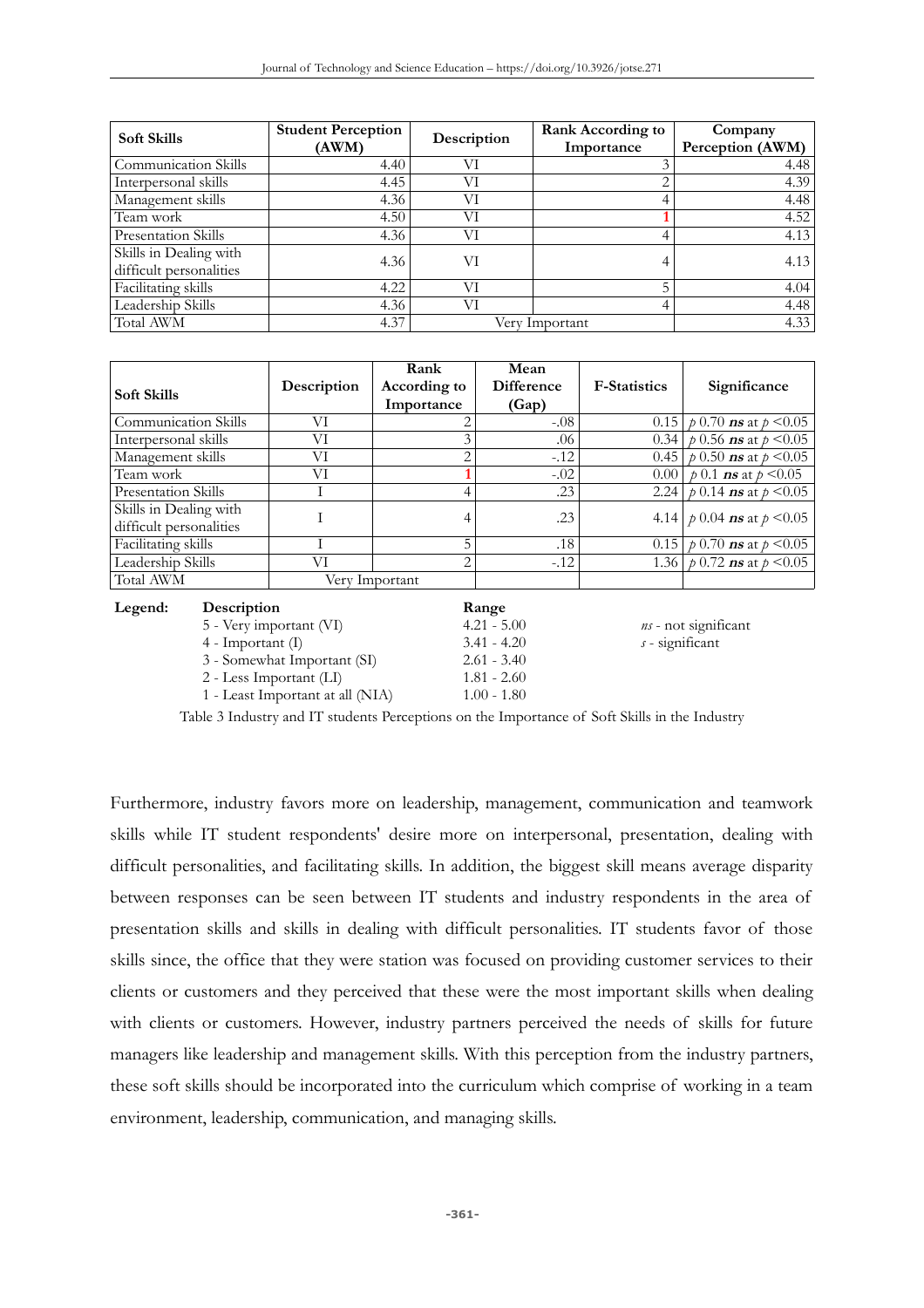The supposed "soft skills" have typically been important to the students and industry partners confirming research of Williams (2015); Radermacher et al. (2014); Noll and Wilkins (2002), Scott et al. (2002). The identified skills should incorporate the in the curriculum matrix, the course and program requirements that would be developed...

## **4.3. Hard Skill Gap Analysis**

Table 4 presents the perceptions of the industry partners and IT students on the importance of hard Skills in the industry the different hard skills that should be developed by IT students during their internship. The table revealed a wide range of disagreement between groups of respondents on the importance of the selected skills based on the mean difference. In addition, the result of one way ANOVA indicated that there is a significant difference in the perception of IT students and industry represented in terms of the importance of skills in the industry. The result confirmed the result of a study of Medlin et al. (2007) that finds significant skill gaps between student perceptions of the skills they need versus the actual IT skills needed by the industry. The majority of skills was perceived as somewhat important by industry, whereas IT students emphasized hard skills as an important skill. The study indicated that skills are not that so important for the industry specifically for companies that focuses on customer services.

Top ranked skills like knowledge of standard software applications, knowledge in computer hardware and networking were in the top ranks on students' and the industry's ratings. In addition, table 3 shown that the biggest mean skill gap disparity between responses can be seen between IT students and industry respondents is the ability to design user-friendly graphical interfaces, followed by knowledge of programming languages while the knowledge of computer hardware obtained the smallest gap. It was worth noting that knowledge of computer hardware and knowledge of standard software applications perceived these skills as important by both respondents. However, there is a significant difference in their perception in terms of its importance in the work environment.

The results indicate that industry focused more on document processing and hardware operation and maintenance skills which were the basic operations in a customer service oriented office and it is the backbone of all these public transactions. This research has established a part of the reference that IT students should learn skills in the areas of hardware and document processing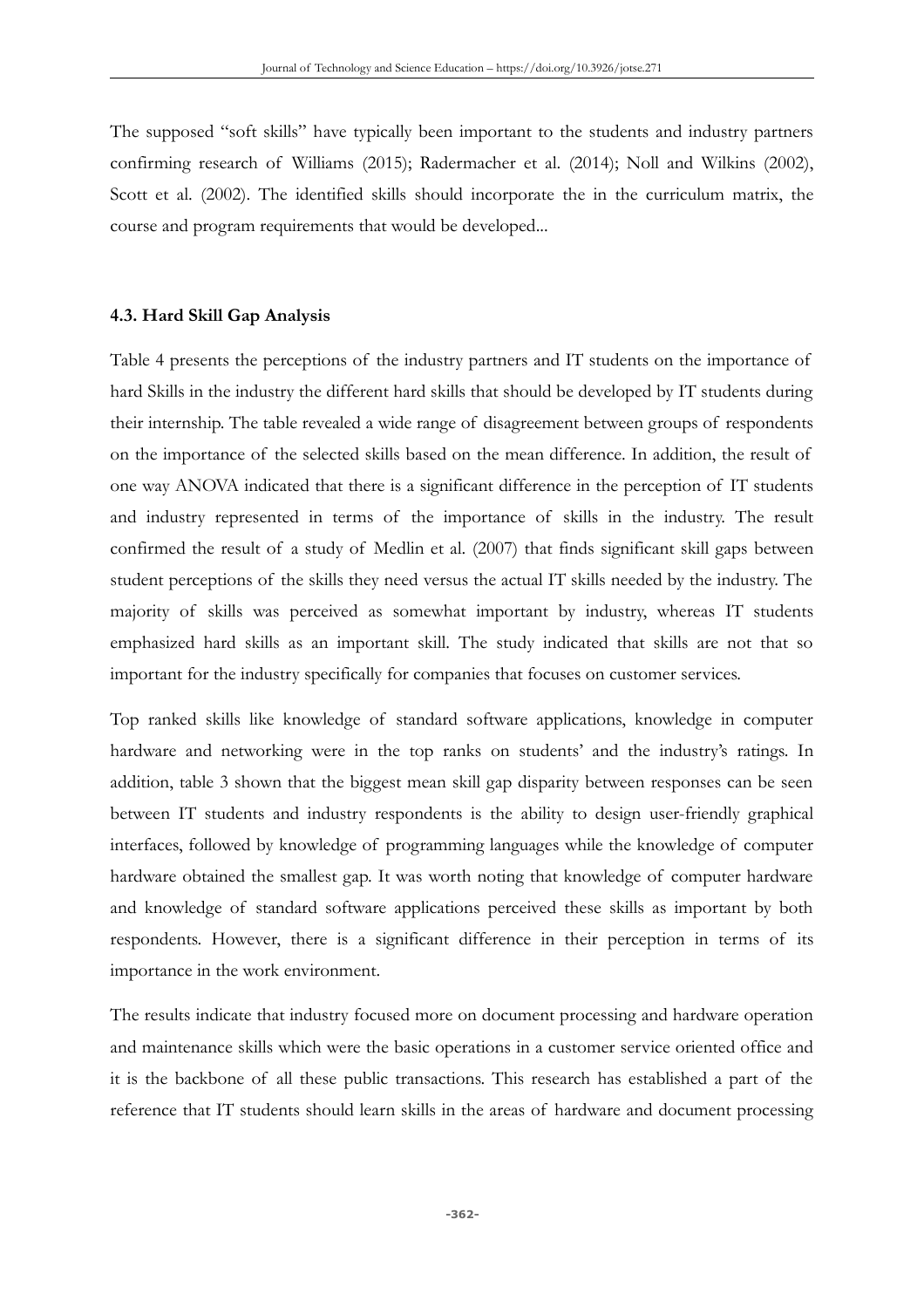skills. Besides, entry level job for IT graduates are focused more on computer operation which manages hardware and application system processing of a certain organization.

| <b>Hard Skills</b>      | <b>Student Perception</b><br>(AWM) | Description | <b>Rank According to</b><br>Importance | <b>Company Perception</b><br>(AWM) |  |
|-------------------------|------------------------------------|-------------|----------------------------------------|------------------------------------|--|
| Knowledge of standard   | 4.36                               | VI          |                                        | 3.83                               |  |
| software applications   |                                    |             |                                        |                                    |  |
| Knowledge of            | 4.13                               |             | 3                                      | 2.87                               |  |
| programming languages   |                                    |             |                                        |                                    |  |
| the ability to design   | 4.13                               |             |                                        |                                    |  |
| user-friendly graphical |                                    |             | 3                                      | 2.65                               |  |
| interfaces              |                                    |             |                                        |                                    |  |
| Knowledge of database   | 4.13                               |             | 3                                      | 3.13                               |  |
| Knowledge of            | 4.27                               | VI          | $\overline{2}$                         | 3.43                               |  |
| networking              |                                    |             |                                        |                                    |  |
| Knowledge of            | 4.27                               | VI          | 2                                      | 3.87                               |  |
| computer hardware       |                                    |             |                                        |                                    |  |
| Total AWM               | 4.22                               |             | Very Important                         | 3.30                               |  |

| <b>Hard Skills</b>                                             | Description | Rank<br>According to<br>Importance | <b>Mean Difference</b><br>(Gap) | <b>F-Statistics</b> | Significance                     |
|----------------------------------------------------------------|-------------|------------------------------------|---------------------------------|---------------------|----------------------------------|
| Knowledge of standard<br>software applications                 |             | $\overline{c}$                     | .53                             | 15.91               | $p\ 0.00$ s at $p \leq 0.05$     |
| Knowledge of<br>programming languages                          | <b>SI</b>   | 5                                  | 1.26                            | 28.44               | $p \neq 0.00$ s at $p < 0.05$    |
| the ability to design<br>user-friendly graphical<br>interfaces | <b>SI</b>   | 6                                  | 1.48                            | 51.61               | $p \neq 0.00$ s at $p \leq 0.05$ |
| Knowledge of database                                          | <b>SI</b>   | 4                                  | $\mathbf{1}$                    | 21.92               | $p\ 0.00$ s at $p < 0.05$        |
| Knowledge of<br>networking                                     | <b>SI</b>   | 3                                  | .84                             | 17.62               | $p\ 0.00$ s at $p \leq 0.05$     |
| Knowledge of<br>computer hardware                              |             |                                    | .4                              | 7.12                | $p \neq 0.01$ s at $p < 0.05$    |
| Total AWM                                                      |             | Somewhat Important                 |                                 |                     |                                  |

# **Legend: Description Range**<br>5 - Very important (VI) 4.21 - 5.00

| 5 - Very important (VI)     | $4.21 - 5.00$ | $ns$ - not significant |
|-----------------------------|---------------|------------------------|
| 4 - Important (I)           | $3.41 - 4.20$ | $s$ - significant      |
| 3 - Somewhat Important (SI) | $2.61 - 3.40$ |                        |

3 - Somewhat Important (SI) 2 - Less Important (LI) 1.81 - 2.60

1 - Least Important at all (NIA) 1.00 - 1.80

Table 4. Industry Partners and IT students Perceptions on the Importance of Hard Skills in the Industry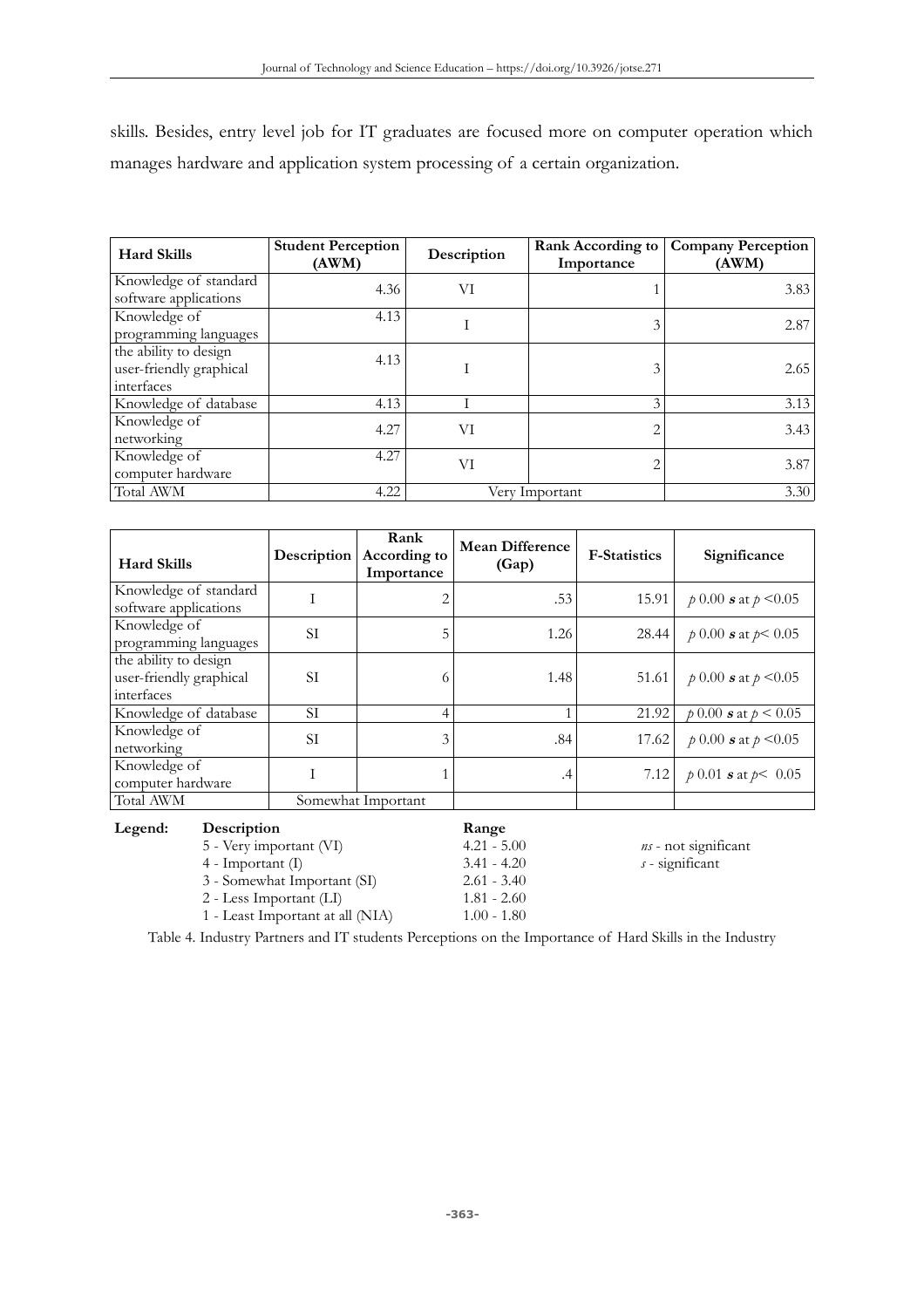The views of the industries on the importance of these skills clearly imply that it is vital for IT program to improve, particularly in several non- aspects of behavioral education. The result of this study can be attributed to the nature of the company that the majority of the industry respondents focused to customer oriented services company.

## **4.4. Recommendations**

The findings of this study suggest that PSU should target enhancement or inclusions of soft skills on the specific development component on its planning and revisions of the curriculum. Specifically:

- Curriculum enhancements should undertake to improve soft skills capability of IT students and entry level technical skills such as computer operations and maintenance.
- Make sure that stakeholders and industry partners participate in the deliberations related to the framing of policies and curriculum development.
- The cooperative effort involving stakeholders and the PSU institutions should strengthen to provide opportunities for students' exposure in the development of their skills.

Another study should be conducted, particularly in the industries that focus on system and software development to determine the needed and important skills that IT graduate should possess.

# **5. Conclusions**

Our results indicated that key soft skills, for example, teamwork and communication skills were the most relevant, which means that these are the skills most needed by the students for them to improve as agreed by the respondents. Although other skills–negotiation and critical thinking skills also needed improvement, they were not as crucial at the entry-level status suitable for the IT college students. Soft skills are equally important as technical skills as perceived by the industry and students, especially for the company that are involved in providing customer services. The importance of soft skills as a customer oriented communicative tool is recognized and acknowledged as an indispensable skill by industry. However entry level technical such a computer hardware operation and standard software applications are also crucial skills that they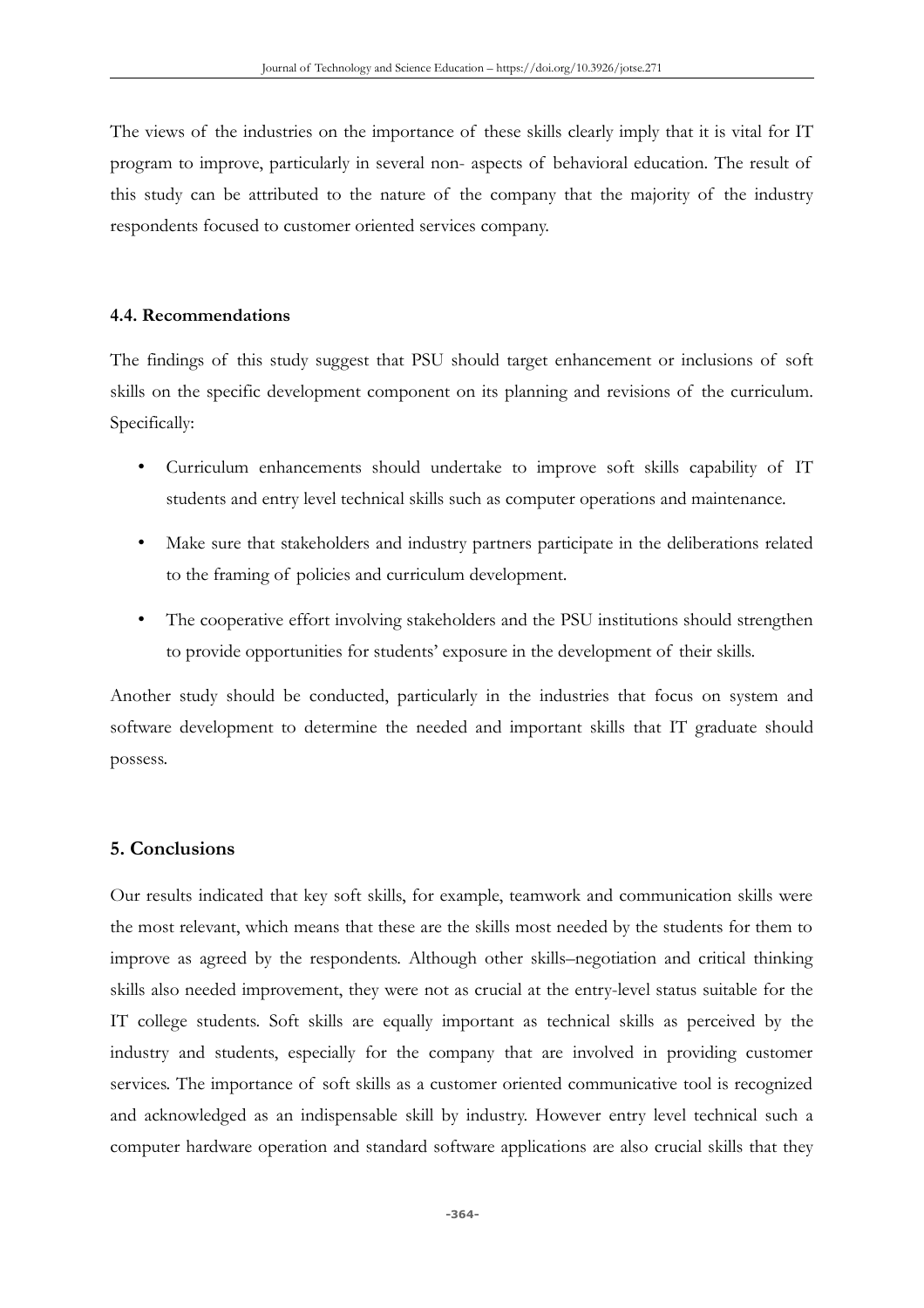should acquire, therefore, IT graduates must be trained with regards to this aspect for their future employment requirements.

Our institutions need to help students to hone the relevant soft skills as employers place significant importance of soft skills. Soft skills training strategies should be tailored to meet the needs of the future IT employee and industry. Industry partners should be encouraged to participate in curricular and course development to facilitate a greater collaboration between the industries and institutions. This could help to narrow down the gap between the future skills needed by the industries and what is being taught and developed in the institutions.

## **References**

- Andale (2017). *Cronbach's Alpha: Simple Definition, Use and Interpretation*. Available online at: [http://www. statisticshowto.com/ cronbachs-alpha-spss/](file:///C:/Users/Montse%20Le%C3%B3n/Desktop/Omnia%20art%C3%ADculos/JOTSE/http:%2F%2Fwww.%20statisticshowto.com%2F%20cronbachs-alpha-spss%2F) (Last access date: November 8th, 2016).
- Alsafadi, L., & Abunafesa, R. (2012). ICT Skills Gap Analysis of the Saudi Market. *Proceedings of the World Congress on Engineering and Computer Science Vol I, WCECS 2012*, San Francisco, USA. Available online at: [http://www.iaeng.org/publication/ WCECS2012 /WCECS2012\\_pp284-289.pdf](http://www.iaeng.org/publication/%20WCECS2012%20/WCECS2012_pp284-289.pdf)
- American Society for Training and Development (ASTD). (2012). *Bridging the skills gap: help wanted, skills lacking: why the mismatch in today's economy?*. Available online at: [https://www.nist.gov/sites/default/files/documents/mep/Bridging- the-Skills-Gap\\_2012.pdf.](https://www.nist.gov/sites/default/files/documents/mep/Bridging-%20the-Skills-Gap_2012.pdf.)
- Ajzen, I. (1991). The theory of planned behavior. *Organizational Behavior and Human Decision Processes*, 50, 179-211. [https://doi.org/10.1016/0749-5978\(91\)90020-T](https://doi.org/10.1016/0749-5978(91)90020-T)
- Barnard, Y.F., Veldhuis, G.J., & van Rooij, J.C. (2001). Evaluation in practice: Identifying factors for improving transfer of training in technical domains. *Studies in Educational Evaluation*, 27(3), 269-290. [https://doi.org/10.1016/S0191-491X\(01\)00030-X](https://doi.org/10.1016/S0191-491X(01)00030-X)
- Bringula, R.P., Balcoba, A.C., & Basa, R.S. (2016). Employable Skills of Information Technology Graduates in the Philippines: Do Industry Practitioners and Educators have the Same View?. In *Proceedings of the 21st Western Canadian Conference on Computing Education,* pp. 10. <https://doi.org/10.1145/2910925.2910928>
- Careersnz (2016). *Parsons' theory*. Available online at: [https://www.careers.govt.nz/practitioners/career](https://www.careers.govt.nz/practitioners/career-practice/career%20-theory-models/%20parsons-theory/)[practice/career -theory-models/ parsons-theory/](https://www.careers.govt.nz/practitioners/career-practice/career%20-theory-models/%20parsons-theory/)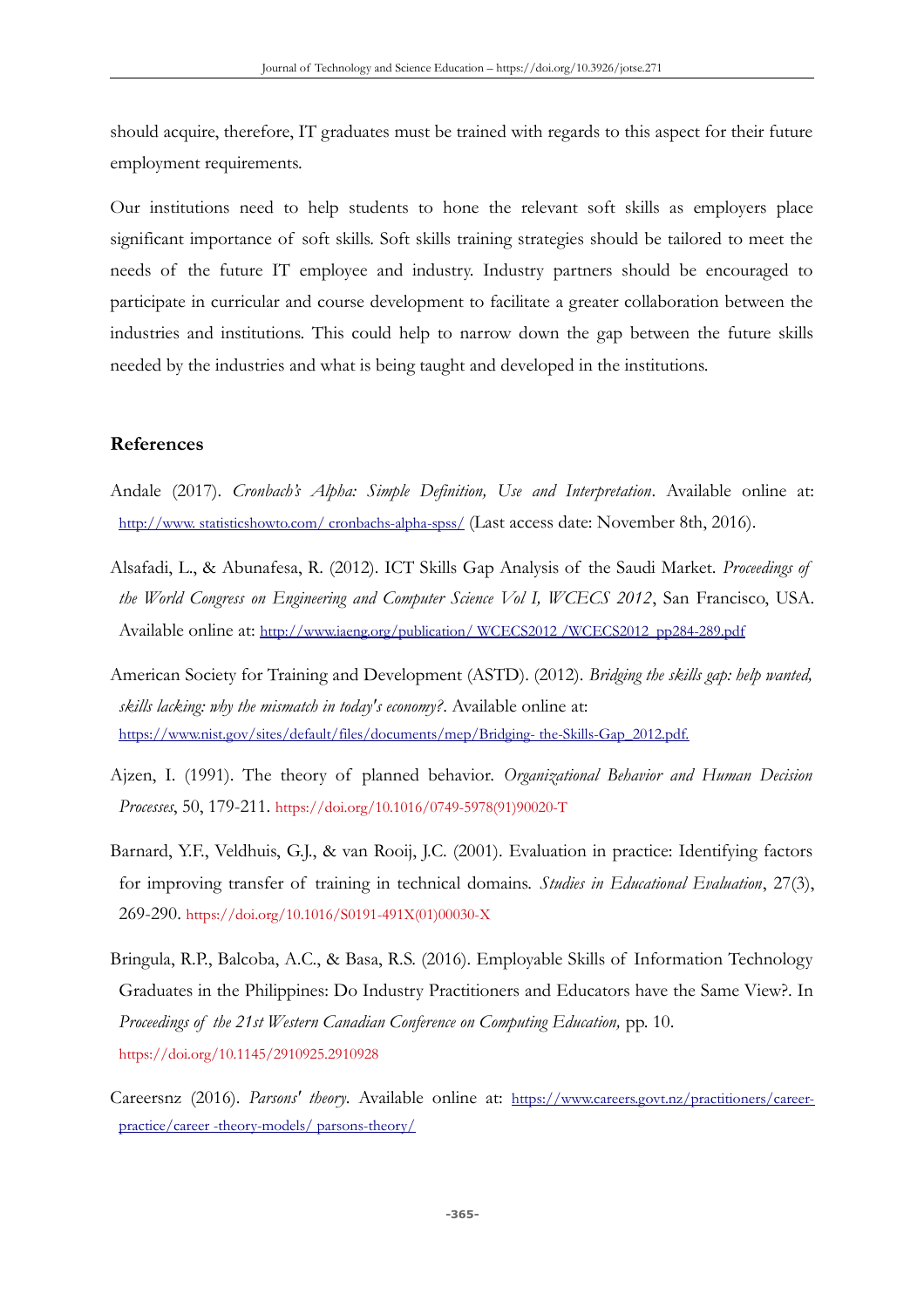- Coll, R., Zegward, K.E., & Hodges, D. (2002). Science and Technology Stakeholders' ranking of graduate competencies part 2; students' perspective. *Asia–Pacific Journal of Cooperative Education*, 3(2), 35-44.
- Cuevas-Miel, L. (2012). Only 1 out of 10 computer science graduates employable IT experts. Available online at: [http://interaksyon.com/business/45132/only-1-out-of-10-computer-science-graduates](http://interaksyon.com/business/45132/only-1-out-of-10-computer-science-graduates-employable---it-experts)[employable---it-experts](http://interaksyon.com/business/45132/only-1-out-of-10-computer-science-graduates-employable---it-experts)
- Daud, S., Abidin, N., Sapuan, N.M., & Rajadurai, J. (2012). Efficient human resource deployment technique in higher education: A standpoint from Malaysia. *African Journal of Business Management*, 6(25), 7533. <https://doi.org/10.5897/AJBM11.558>
- Goswami, R. (2013). Importance of Soft Skills in the employability of IT students. In *Proceedings of National Conference on Emerging Trends: Innovations and Challenges in IT* (19, 20).
- Kennedy, J. (2016). Hard skills, soft skills important to career success. Available online at: [http://www.chicago tribune.com/classified/sns-201512021000--tms--careersntp--h-bb20151209-20151209](file:///C:/Users/Montse%20Le%C3%B3n/Desktop/Omnia%20art%C3%ADculos/JOTSE/http:%2F%2Fwww.chicago%20tribune.com%2Fclassified%2Fsns-201512021000--tms--careersntp--h-bb20151209-20151209-column.html) [column.html](file:///C:/Users/Montse%20Le%C3%B3n/Desktop/Omnia%20art%C3%ADculos/JOTSE/http:%2F%2Fwww.chicago%20tribune.com%2Fclassified%2Fsns-201512021000--tms--careersntp--h-bb20151209-20151209-column.html)
- Maher, A., & Graves, S. (2008). *Graduate employability: Can higher education deliver?*. Treshold Press.
- McMurtrey, M., Downey, J., Zeltmann, S., & Friedman, W. (2008). Critical skill sets of entry-level IT professionals: An empirical examination of perceptions from field personnel. *Journal of Information Technology Education: Research*, 7(1), 101-120.
- Medlin, B.D., Schneberger, S., & Hunsinger, D.S. (2007). Perceived technical information technology skill demands versus advertised skill demands: An empirical study. *Journal of Information Technology Management*, 18(3-4), 14-23. Available online at: [http://jitm.ubalt.edu/XVIII-3-](http://jitm.ubalt.edu/XVIII-3-4/article2.pdf) [4/article2.pdf](http://jitm.ubalt.edu/XVIII-3-4/article2.pdf)
- Noe, R.A., Hollenbeck, J.R., & Gerhart, B. (2015). *Fundamental of Human Resource Management*. New York: McGraw-Hill.
- Noll, C., & Wilkins, M. (2002). Critical skills of IS professionals: A model for curriculum development. *Journal of Information Technology Education: Research*, 1(1), 143-154.
- Pritchard, J. (2013). *The importance of soft skills in entry-level employment and postsecondary success: Perspectives from employers and community colleges*. Seattle, WA: Seattle Jobs Initiative.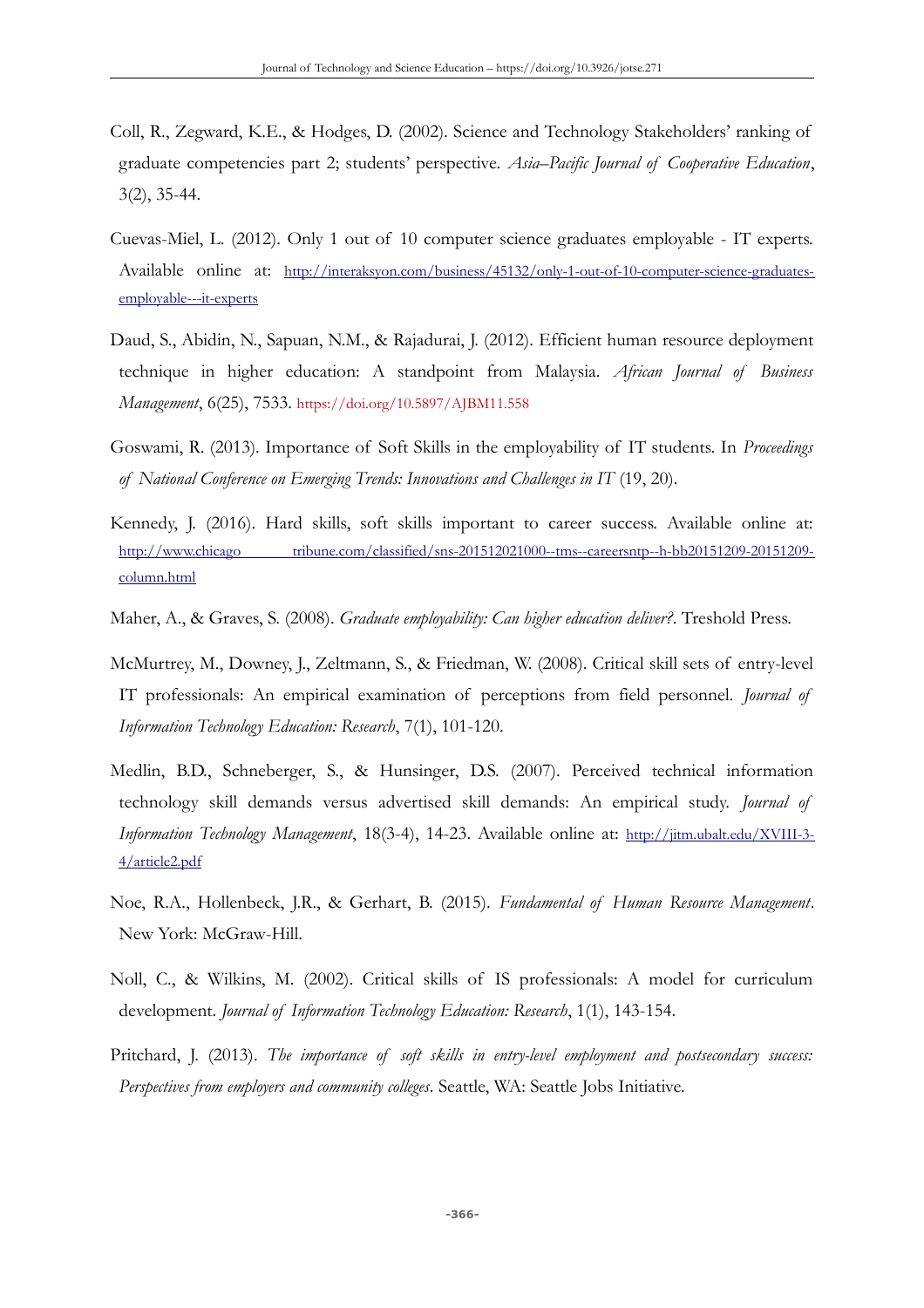- Radermacher, A., Walia, G., & Knudson, D. (2014, May). Investigating the skill gap between graduating students and industry expectations. In *Companion Proceedings of the 36th international conference on software engineering* (pp. 291-300). ACM. <https://doi.org/10.1145/2591062.2591159>
- Robles, M.M. (2012). Executive perceptions of the top 10 soft skills needed in today's workplace. *Business Communication Quarterly*, 75(4), 453-465. <https://doi.org/10.1177/1080569912460400>
- Same Inanotech (2014). *Employability of IT Graduate*. Seameo Inanotech Research Updates, Diliman, Quezon City. Available online at: [http://www.seameo-innotech.org/wp](http://www.seameo-innotech.org/wp-content/uploads/2014/01/Brief03-Employability%20%20of%20Philippine%20IT%20Graduates_FINAL.pdf)[content/uploads/2014/01/Brief03-Employability %20of%20Philippine%20IT%20Graduates\\_FINAL.pdf](http://www.seameo-innotech.org/wp-content/uploads/2014/01/Brief03-Employability%20%20of%20Philippine%20IT%20Graduates_FINAL.pdf)
- Shariff, N.M., Kayat, K., & Abidin, A.Z. (2014). Tourism and hospitality graduates competencies: Industry perceptions and expectations in the Malaysian perspectives. *World Applied Sciences Journal*, 31(11), 1992-2000
- Scott, E., Alger, R., Pequeno, S., & Sessions, N. (2002). The skills gap as observed between IS graduates and the systems development industry–a South African Experience. *Informing Science*, June.
- Sipin, G.L., Espiritu, J.L.D., & Malabanan, O.A. (2014). Issues on the philippines'information and communications technology (ICT) competitiveness. Available online at: [http://www.dlsu.edu.ph/research/centers/aki/\\_pdf/\\_concludedProjects/\\_volumeI/Sipinetal.pdf](http://www.dlsu.edu.ph/research/centers/aki/_pdf/_concludedProjects/_volumeI/Sipinetal.pdf)
- Sides, C.H., & Mrvica, A. (2007). *Internships: Theory and practice*. Amityville, NY: Baywood Publishing Company, Inc.
- Singh, G., & Singh, S. (2008). Malaysian graduates' employability skills. UNITAR e-Journal 4.1, 15-45. Available online at: [http://repository.um.edu.my/66328/1/UNITAR%20E-JOURNAL \\_Gurvinder](http://repository.um.edu.my/66328/1/UNITAR%20E-JOURNAL%20_Gurvinder%20%26%20Sharan.pdf) [%20%26%20Sharan.pdf](http://repository.um.edu.my/66328/1/UNITAR%20E-JOURNAL%20_Gurvinder%20%26%20Sharan.pdf)

Song, T.K., & Tang, J. (2016). *Managing skills challenges in Asean-5 final report*, 93

- Yorke, M., & Harvey, L. (2002). Graduate Attributes and Their Development. *New Directions for Institutional Research*, 128, 41-58.
- Williams, A.C. (2015). *Soft Skills Perceived by Students and Employers as Relevant Employability Skills*. Walden University. Available online at: [http://scholarworks.waldenu.edu/cgi/viewcontent.cgi?](http://scholarworks.waldenu.edu/cgi/viewcontent.cgi?article=2426&context=dissertations) [article=2426&context=dissertations](http://scholarworks.waldenu.edu/cgi/viewcontent.cgi?article=2426&context=dissertations)
- Work2future Skills Gap Analysis (2013). Available online at: [http://www.work2future.biz/images/work2futureSkillsGapAnalysis. April2013.pdf](http://www.work2future.biz/images/work2futureSkillsGapAnalysis.%20April2013.pdf)